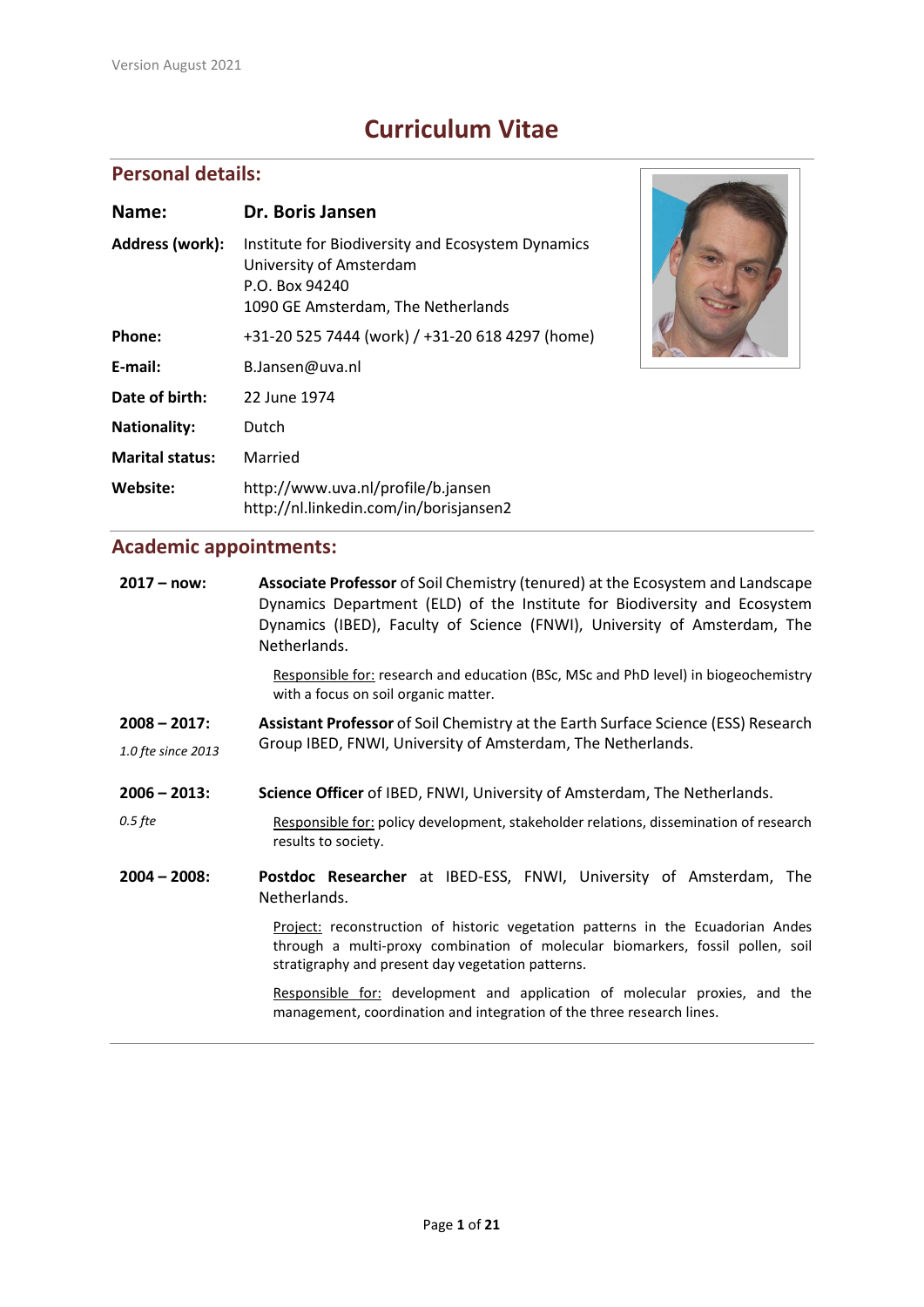#### **Education:**

**1999 – 2003:** PhD in Physical Geography, IBED, University of Amsterdam, The Netherlands. Dissertation date: 27 October 2003.

Research topic: the mobility of aluminium, iron and organic matter in acidic sandy soils.

**1993 – 1998:** MSc in Environmental Chemistry, Vrije Universiteit Amsterdam, The Netherlands.

MSc Thesis: Extraction of pesticides from polluted soils with sub-critical water. Research performed at the Energy and Environmental Research Center in Grand Forks, North Dakota, United States of America. (8 months).

- **1986 – 1993:** Voorbereidend Wetenschappelijk Onderwijs (Dutch high school) Alberdink Thijm College, Hilversum.
- **1989 – 1991:** Dublin High School, Dublin, Ohio, United States of America.

## **Professional experience:**

| $2021 - now:$   | Chair of the Examination Board of the Bachelor Programs Future Planet Studies and<br>Bèta-gamma at the University of Amsterdam.                                                                                                         |
|-----------------|-----------------------------------------------------------------------------------------------------------------------------------------------------------------------------------------------------------------------------------------|
| $2016 - now:$   | Chair of the Soil Chemistry Commission of the International Union of Soil Sciences<br>(IUSS).                                                                                                                                           |
| $2010 - now:$   | General Board Member of the Dutch Soil Science Society (NBV): the official<br>representative of the Dutch Soil Sciences in the IUSS and the European<br>Confederation of Soil Science Societies.                                        |
| $2007 - now:$   | Ambassador of the Science and Technology Platform (Platform Bèta Techniek): a<br>Dutch government sponsored institution aimed at promoting higher science<br>education in The Netherlands.                                              |
| $2014 - 2020$ : | Director of the Bachelor Program Future Planet Studies at the University of<br>Amsterdam.                                                                                                                                               |
| $2015 - 2020$ : | Board Member of Lulofs: the alumni organization for UvA Earth Sciences.                                                                                                                                                                 |
| $2018 - 2019$ : | Board Member of The Netherlands Journal of Geoscience Foundation.                                                                                                                                                                       |
| $2017 - 2018$ : | Advisory Board Member of the non-profit organization SAMEEN: aimed at<br>increasing sustainability of business processes.                                                                                                               |
| $2012 - 2017$ : | Board Member of the Nationale DenkTank Foundation: an independent Dutch<br>institution aimed at bringing together young talents from science, government and<br>industry to tackle topical societal issues (www.nationale-denktank.nl). |
| $2014 - 2016$ : | Vice-Chair of the Soil Chemistry Commission of the IUSS.                                                                                                                                                                                |
| $2006 - 2014$ : | Secretary of the Internal Scientific Advisory Committee of IBED at the University<br>of Amsterdam.                                                                                                                                      |
| $2012 - 2014$ : | Chair of the Educational Committee of the Bachelor Future Planet Studies and the<br>Bachelor Earth Sciences at the University of Amsterdam.                                                                                             |
| $2010 - 2012$ : | Member of the Educational Committee of the Bachelor Future Planet Studies and<br>the Bachelor Bèta-gamma at the University of Amsterdam.                                                                                                |
| $2009 - 2013$ : | Outreach Secretary, and subsequently Secretary of Internal Affairs of the Soil<br>Systems Science (SSS) Division of the European Geosciences Union (EGU).                                                                               |
| $2007 - 2010$ : | President of the Dutch Soil Science Society (NBV).                                                                                                                                                                                      |
| $2004 - 2007$ : | Vice-President of the Dutch Soil Science Society (NBV).                                                                                                                                                                                 |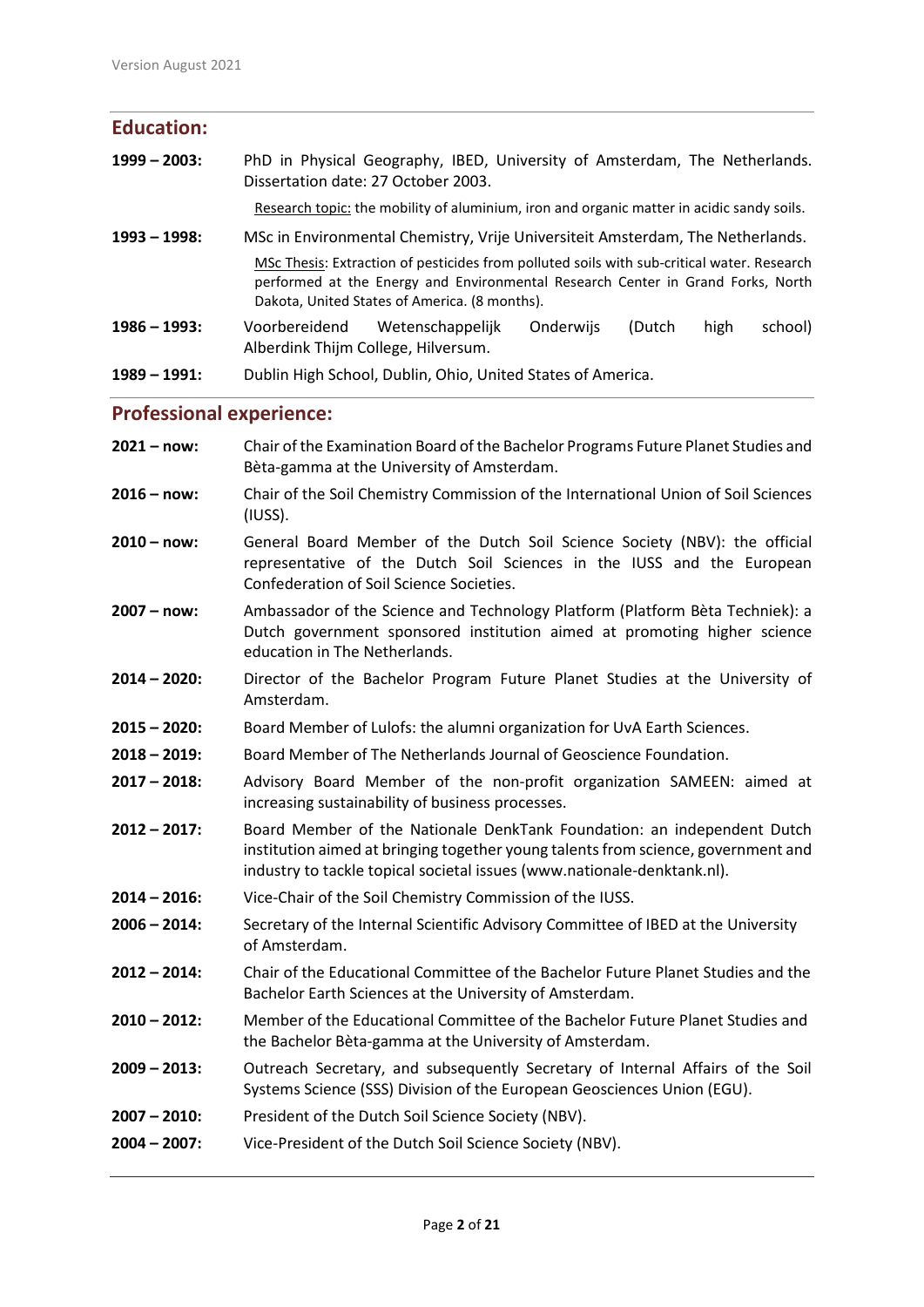## **Editorships and Jury memberships:**

| $2018 - now:$ | Editor-in-Chief of Soil & Tillage Research                                                                          |
|---------------|---------------------------------------------------------------------------------------------------------------------|
| $2014 - now:$ | Topical Editor and Editorial Board Member of SOIL.                                                                  |
| $2018 - 2019$ | Guest Editor of special issue on forest soils and sustainable forestry of<br>Biogeosciences and SOIL (joint issue). |
| $2013 - 2014$ | Guest Editor of special issue on dissolved organic carbon of Vadose Zone Journal.                                   |
| $2017 - now:$ | Jury member of the KNGMG Escher Prize.                                                                              |
| 2014:         | Jury member of the MENSA Slimmer IQuiz                                                                              |
| $2004 - 2014$ | Jury member of the NBV Hissink Prize.                                                                               |

## **Professional memberships:**

Dutch Soil Science Society (NBV), International Union of Soil Sciences (IUSS), European Geosciences Union (EGU), Royal Dutch Geological and Mining Society (KNGMG).

#### **Languages and skills:**

- Dutch and English (fluent); Spanish, French and German (basic working proficiency).
- Excellent general laboratory skills as well as specific skills in analytical chemistry.
- Driver license

## **Postdocs and PhD students supervised:**

#### **Postdocs:**

- 1. Dr. Supta Das (Postdoc University of Amsterdam). Topic: risks and opportunities for soils and crops related to the application of biobased fertilizers (BBF) – part of the EU H2020 funded LEX4BIO program (on-going).
- 2. Dr. Baptiste Poursat (Postdoc University of Amsterdam). Topic: bioremediation of pesticide polluted soil in the Broekpolder area (2019-2020).
- 3. Dr. Susanne Laumann (Postdoc Technical University Delft in joint transdisciplinary project with University of Amsterdam). Topic: Application of soil chemical processes to reduce permeability of water bodies (on-going). (2014-2019).
- 4. Dr. José Acosta Aviles (Postdoc University of Amsterdam). Topic: Influence of salt contents on heavy metal mobility in calcaric soils of Murcia, Spain (2009-2011).

#### **PhD students as promotor or co-promotor**

#### *On-going*

- 1. Yan Dong (PhD student University of Amsterdam). Topic: risks and opportunities for soils and crops related to the application of biobased fertilizers (BBF) – part of the EU H2020 funded LEX4BIO program. Role: promotor.
- 2. Carrie Thomas (PhD student in Joint Doctorate between the University of Zürich and the University of Amsterdam). Topic: Improved source apportionment of organic matter in soil, peat, and sediments using inverse modeling (VERHIB 2.0). Role: promotor.
- 3. Tamara Jonkman (PhD student University of Amsterdam in joint interdisciplinary project with Social Sciences Faculty). Topic: application of soil organic matter dynamics and processes to increase fertility and reduce pollution in African city slum soils in the context of empowering women food entrepreneurs (on-going). Role: promotor.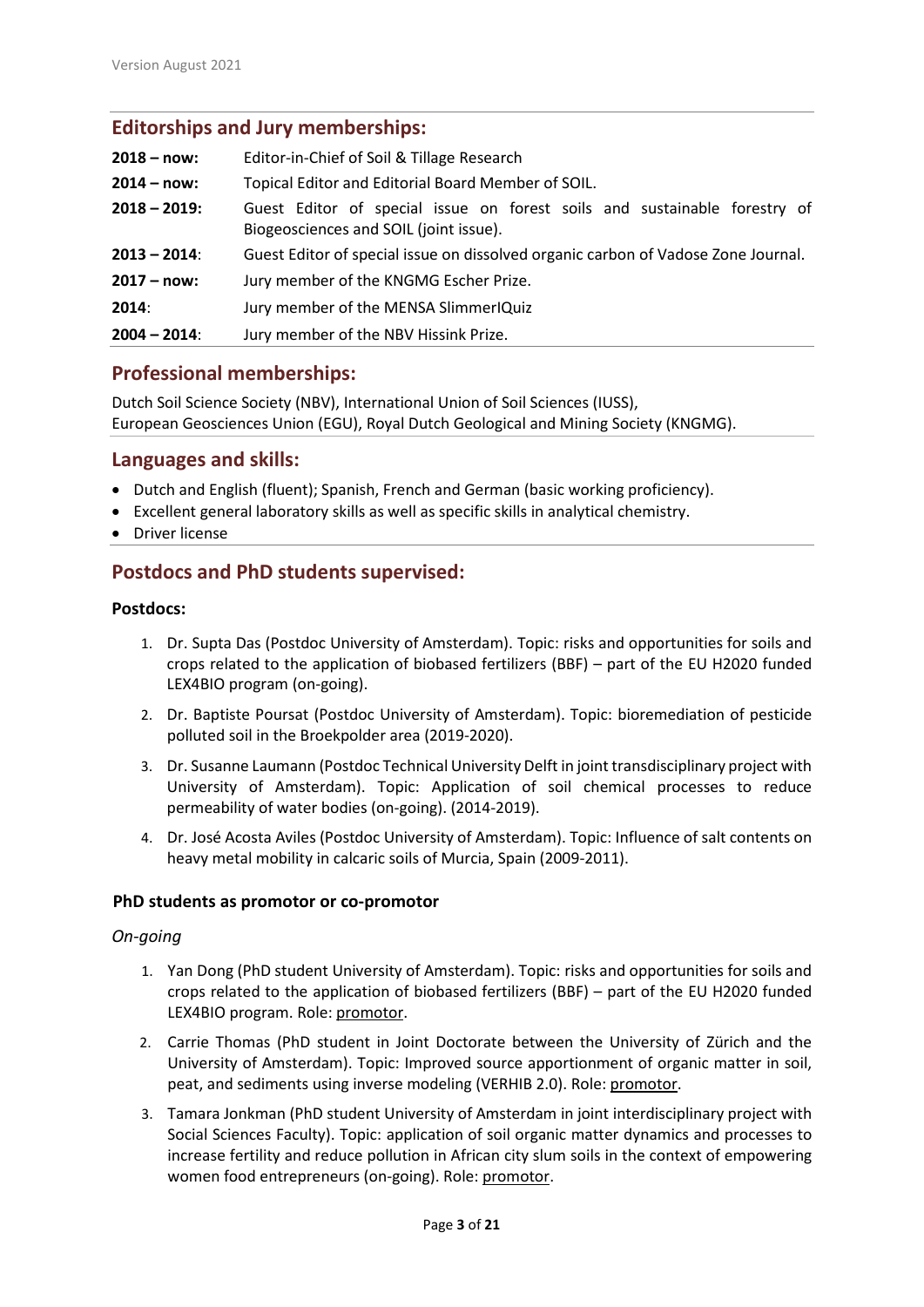- 3. Likoko Eunice (PhD student University of Amsterdam in joint interdisciplinary project with Social Sciences Faculty). Topic: application of soil organic matter dynamics and processes to increase fertility and reduce pollution in African city slum soils in the context of empowering women food entrepreneurs (on-going). Role: co-promotor.
- 4. Kini Janvier (PhD student University of Amsterdam in joint interdisciplinary project with Social Sciences Faculty). Topic: application of soil organic matter dynamics and processes to increase fertility and reduce pollution in African city slum soils in the context of empowering women food entrepreneurs (on-going). Role: co-promotor.

### *Completed*

- 5. Olaf Brock (PhD student University of Amsterdam in joint transdisciplinary project with Technical University Delft) Topic: The role of the molecular composition of organic matter in its (co-)precipitation by aluminium, podzolization, and carbon sequestration. Dissertation date: 18 November 2020. Role: promotor.
- 6. Jiani Zhou (PhD student Technical University Delft in joint transdisciplinary project with University of Amsterdam). Topic: Development of A Nature-Based Geo-Engineering Solution to Reduce Soil Permeability. Dissertation date: 24 June 2020. Role: co-promotor.
- 7. Milan Teunissen van Manen (PhD student University of Amsterdam). Topic: characterization of Neotropical ecosystems by their modern pollen spectra and organic chemical composition. Dissertation date: 20 May 2020. Role: promotor.
- 8. Songy Yang (PhD student University of Amsterdam). Topic: stabilization of carbon stocks in neotropical alpine grasslands in Peru under changing precipitation patterns. Dissertation date: 1 April 2020. Role: promotor.
- 9. Bernard Fungo (PhD student University of Amsterdam). Topic: Greening with black; Biocharsoil amendment for low-emission agriculture. Dissertation date: 30 October 2019. Role: promotor.
- 10. Jiajia Gao (PhD student University of Amsterdam). Topic: The role of organo-mineral interactions in carbon stabilization in soils. Dissertation date: 21 November 2017. Role: co-promotor.
- 11. Yasser Refaey (PhD student University of Amsterdam). Topic: The application of clay minerals in waste water treatment and drinking water purification in Egypt. Dissertation date: 22 December 2016. Role: co-promotor.

#### **PhD students as member of promotion committee**

- 12. Carlos Brazao Vieira Alho (PhD student Wageningen University). Topic: Black carbon in Amazonian Dark Earths: from field to molecular scale. Dissertation date: 11 November 2019. Role: member of the promotion committee.
- 13. Marijn van de Broek (PhD student KU Leuven). Topic: Modeling soil carbon dynamics incorporating  $d^{13}C$  dynamics. Dissertation date: 19 June 2018. Role: member of the promotion committee.
- 14. Chantal Hendriks (PhD student Wageningen University). Topic: Bridging the gap between the available and required soil data for regional land use analysis. Dissertation date: 5 April 2018. Role: member of the promotion committee.
- 15. Christoph Häggi (PhD student Unversität Bremen). Topic: Using lipid biomarkers and their sotopic composition to reconstruct the Late Pleistocene paleoclimate of the Amazon Basin. Dissertation date: 13 March 2017. Role: member of the promotion committee.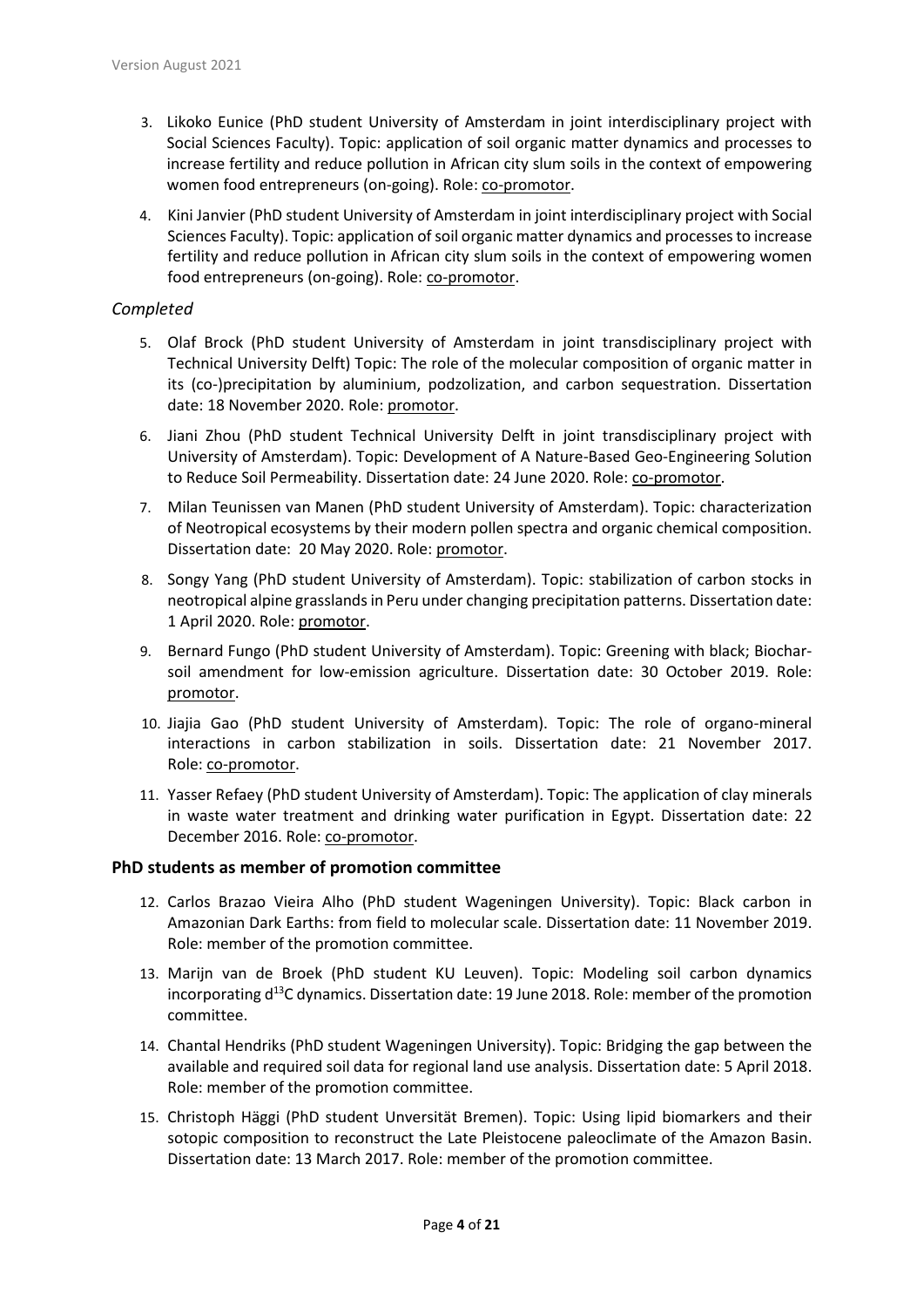16. Marcela Moscol Olivera (PhD student University of Amsterdam). Topic: Holocene upper forest line dynamics in the Ecuadorian Andes: a multiproxy study. Dissertation date: 7 December 2010. Role: member of the promotion committee.

## **Teaching experience:**

- Senior Teaching Qualification certificate (SKO) attained in 2018.
- Teaching in Higher Education certificate (BKO) attained in 2011.

*Courses coordinated or with substantial contribution (period 2008 - present):* 

Bachelor Aardwetenschappen (Earth Sciences):

- Veldpracticum Luxemburg (2009-2012) (coordinator)
- Veldrapportage Luxemburg (2009-2012) (coordinator)
- De Chemie van Bodem en Water I (2008-2010)

Bachelor Future Planet Studies (FPS):

- Energietransities (2012-present) (coordinator)
- Duurzame Dynamiek (2011-present)
- Soils and Environment (2011-present) (coordinator)
- Toekomstperspectieven voor de Aarde (2011-present)
- Kwaliteit van Leven (2009-present)
- De Chemie tussen Mens en Natuur I & II (2008-2011) (coordinator)

#### Master Earth Sciences:

- Grand Challenges of Human-Ecosystem Interactions (2017-present) (coordinator)
- Biogeochemical Cycles (2009-present)

#### Master general:

• Expert supervisor TESLA minor, Faculty of Science, University of Amsterdam (2015-present)

*Primary supervisor of Bachelor and Master thesis projects:*

BSc level: ca. 2 students per year in Bachelor Future Planet Studies; MSc level : ca. 4 students per year in Master Earth Sciences and Master Biological Sciences.

#### **Peer-reviewed publications:**

Current **h-index** (August 2021): **30**

#### **Submitted and in press**

- 1. K. Vancampenhout, M.J.L. Briones, B. Frey, B. Muys, G. Guggenberger and B. Jansen, **2021**. A complex system approach for soil organic matter persistence, *Nature Geoscience* (submitted).
- 2. C.L. Thoma, B. Jansen, E.E. van Loon and G.L.B. Wiesenberg, **2021**. Transformation of *n*-alkanes from plant to soil: a review, *SOIL* (submitted).
- 3. O. Brock, R. Helmus, S. Ghafarokhi, T. Heimovaara and B. Jansen, **2021**. Aluminium induced precipitation affecting molecular characteristics of dissolved organic matter determined by high resolution mass spectrometry (LC-QTOF-MS), *European Journal of Soil Science* (submitted).
- 4. M.L. Teunissen van Manen, B. Jansen, C. McMichael, J. Mesman, C. Aardenburg, J. Roosendaal, L. Broeze, R. Ekelschot, B.H. Lomax, S. Metcalfe, M.L. Cardenas, P. Mothes and W.D. Gosling, **2021**. On the preservation and interpretation of *n*-alkane biomarkers in middle Pleistocene sediments on the Andean flank (Ecuador), *Journal of Quaternary Science* (submitted).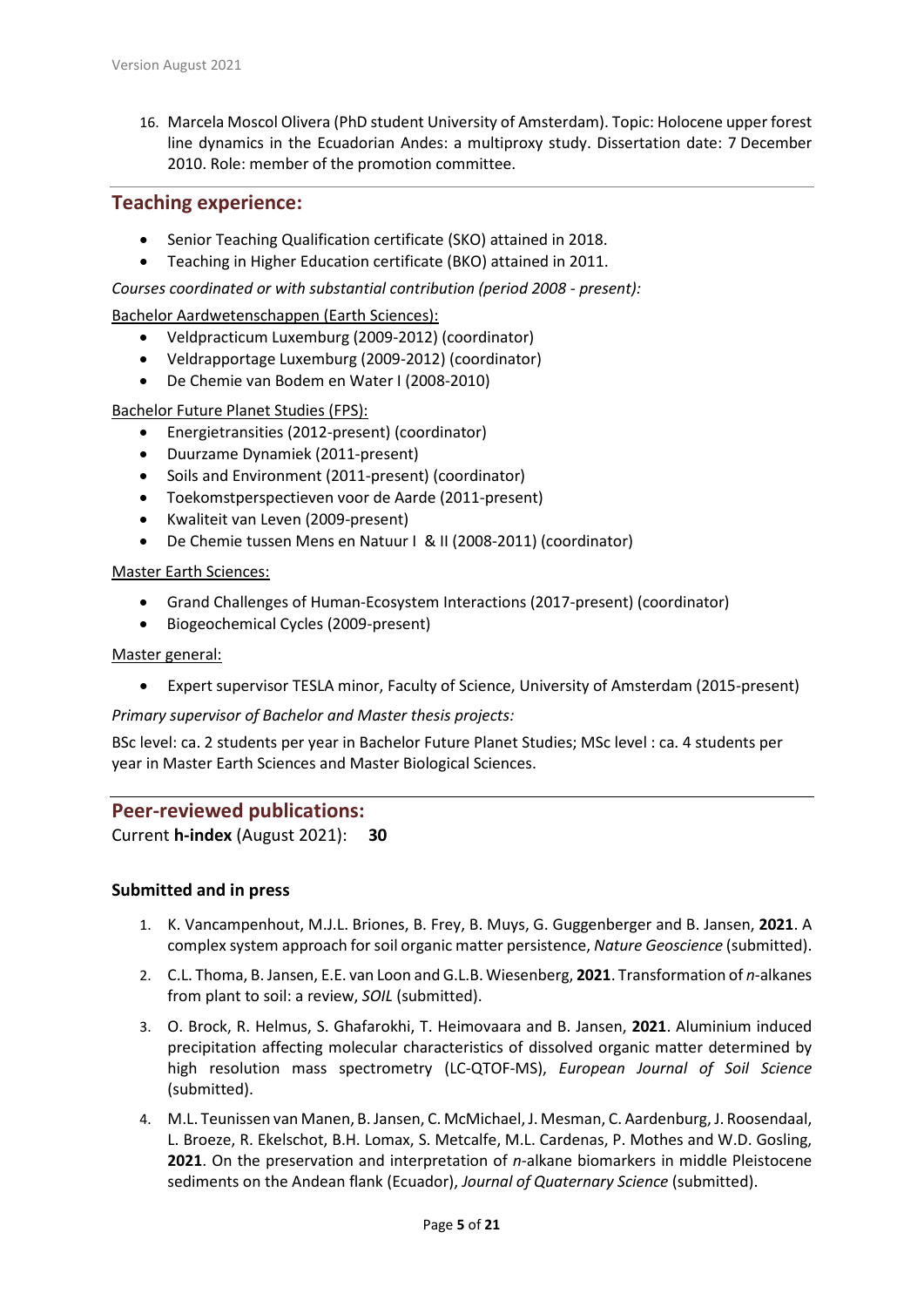- 5. M.L. Teunissen van Manen, B. Jansen, S. Absalah and W.D. Gosling, **2021.** On replicating measurements of the plant wax *n-*alkane molecular proxy, *Organic Geochemistry* (submitted).
- 6. E. Nadal-Romero, P. Rubio, V. Kremyda, E. Cammeraat, B. Jansen and T. Lasanta, **2021**. Effects of land abandonment on soil organic carbon and nitrogen stocks and composition of soil organic matter in the Central Spanish Pyrenees, *Catena* (in press).

#### **Published**

- 7. E. Desie, B. Muys, B. Jansen, L. Vesterdal, K. Vancampenhout, **2021**. Pedogenic threshold in acidity explains context-dependent tree species effects on soil carbon*, Frontiers in Forests and Global Change*, 679813.
- 8. J.G. Altmann, B. Jansen, M. Palviainen and K. Kalbitz, **2021**. Stability of needle- and rootderived biomarkers during litter decomposition, *Journal of Plant Nutrition and Soil Science*, 184: 65-75.
- 9. R. Magnússon, L.H. Cammeraat, A. Lücke, B. Jansen, A. Zimmer and J. Recharte, **2020**. Influence of glacial sediments on the chemical quality of surface water in the Ulta valley, Cordillera Blanca, Peru, *Journal of Hydrology*, 125027.
- 10. M.L. Teunissen van Manen, B. Jansen, F. Cuesta, S. León-Yánez, W.D. Gosling, **2020**. From leaf to soil: *n*-alkane signal preservation, despite degradation along an environmental gradient in the tropical Andes, *Biogeosciences*, 17: 5465-5487.
- 11. O. Brock, R. Helmus, K. Kalbitz and B. Jansen, **2020**. Non-target screening of leaf litter derived dissolved organic matter using liquid chromatography coupled to high resolution mass spectrometry (LC-QTOF-MS), *European Journal of Soil Science*, 71: 420-432.
- 12. O. Brock, K. Kalbitz, S. Absalah and B. Jansen, **2020**. Effects of development stage on organic matter transformation in Podzols, *Geoderma*, 114625.
- 13. J. Gao, R. Mikutta, B. Jansen, G. Guggenberger, C. Vogel and K. Kalbitz, **2020**. The multilayer model of soil mineral-organic interfaces - a review, Journal of Plant Nutrition and Soil Science, *Journal of Plant Nutrition and Soil Science*, 183: 27-41.
- 14. S. Yang, B. Jansen, S. Absalah, K. Kalbitz and L.H. Cammeraat, **2020**. Selective stabilization of soil fatty acids related to their carbon chain length and presence of double bonds in the Peruvian Andes, *Geoderma*, 373, 114414.
- 15. S. Yang, B. Jansen, S. Absalah, R. Van Hall, K. Kalbitz and L.H. Cammeraat, **2020**. Lithology and climate controlled soil aggregate size distribution and organic carbon stability in the Peruvian Andes, *SOIL*, 6: 1-15.
- 16. S. Yang, B. Jansen, K. Kalbitz, F.O. Chunga Castro, R.L. van Hall, L.H. Cammeraat, **2020**. Lithology controlled soil organic carbon stabilization in an alpine grassland of the Peruvian Andes, *Environmental Earth Sciences*, 79: 66.
- 17. N.T.R.J.M. Jonkman and B. Jansen, **2019**. Urban soil management of marginalized lands: recognizant of history, *Current Opinion in Environmental Sustainability*, 41: 43-48.
- 18. N.T.R.J.M. Jonkman, E.D. Kooijman, K. Kalbitz, N.R.M. Pouw and B. Jansen, **2019**. Women's agricultural practices and their effects on soil nutrient content in the Nyalenda urban gardens of Kisumu, Kenya, *SOIL*, 5: 303-313.
- 19. B. Jansen, H. Hooghiemstra, S.P.C. de Goede, and J.M. van Mourik, **2019**. Chapter 5 Biomarker analysis of soil archives, *Developments in Quaternary Sciences*, 18: 163-222.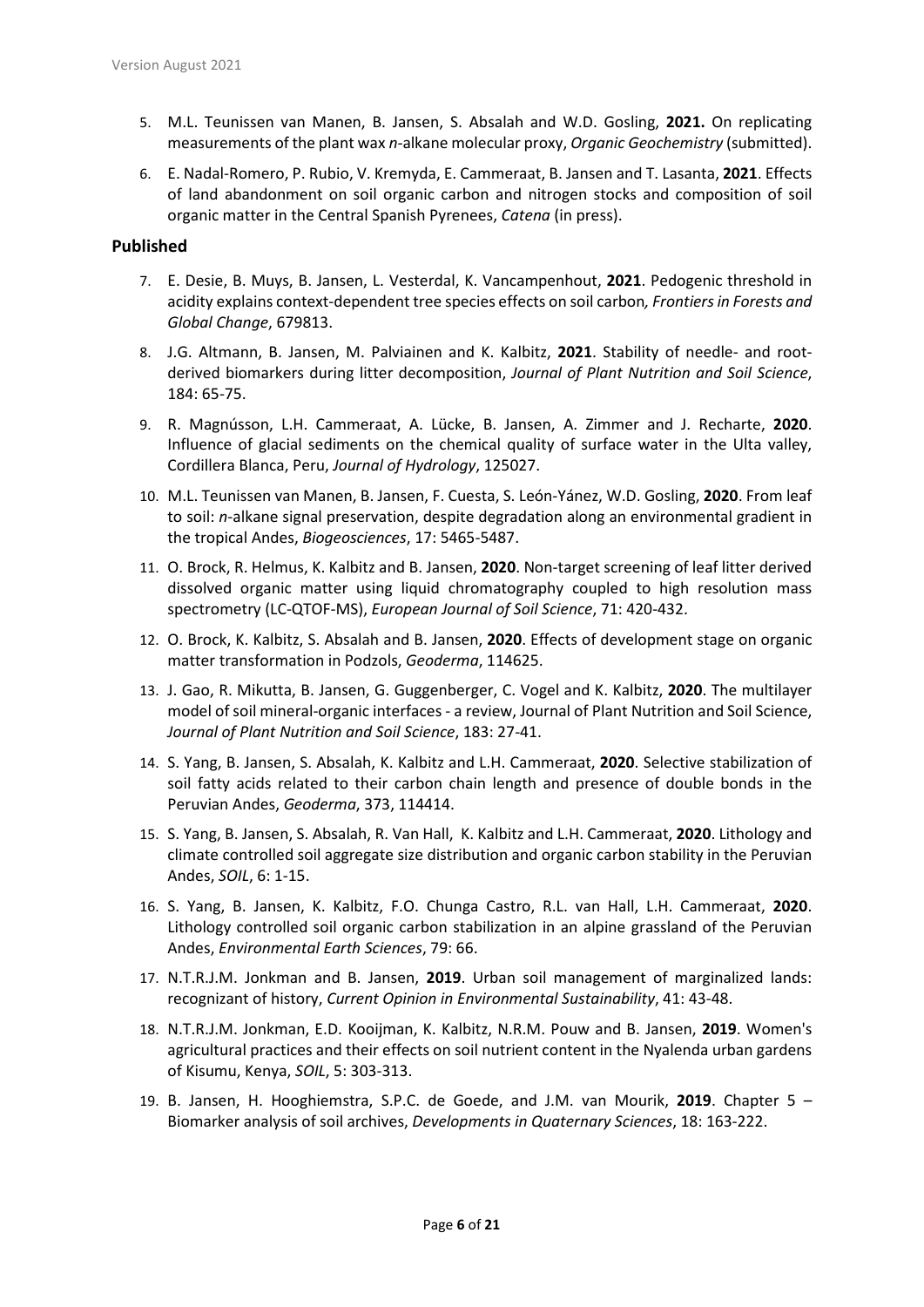- 20. Y. Zhang, B. van Geel, W.D. Gosling, C.N.H. McMichael, B. Jansen, S. Absalah, G. Sun and X. Wu, **2019**. Local vegetation patterns of a Neolithic environment at the site of Tianluoshan, China, based on coprolite analysis, *Review of Palaeobotany and Palynology*, 271: 15p.
- 21. M.L. Teunissen van Manen, B. Jansen, F. Cuesta Camacho, S. Léon-Yánez, W.D. Gosling, **2019**. Leaf wax *n*-alkane patterns of six tropical montane tree species show species-specific environmental response, *Ecology and Evolution*, 9: 9120-9128.
- 22. O. Brock, A. Kooijman, K.G.J. Nierop, B. Muys, K. Vancampenhout and B. Jansen, **2019**. Disentangling the effects of parent material and litter input chemistry on molecular soil organic matter composition in converted forests in Western Europe, *Organic Geochemistry*, 134: 66-76.
- 23. S. Yang, L.H. Cammeraat, B. Jansen, M. Den Haan, E.E. van Loon, and J. Recharte, **2018**. Soil organic carbon stocks controlled by lithology and soil depth in a Peruvian alpine grassland of the Andes, *Catena*, 171: 11-21
- 24. J. Sevink, B. Van Geel and B. Jansen, **2018**. Early Holocene forest fires, drift sands, and Usselotype paleosols in the Laarder Wasmeren area near Hilversum, the Netherlands: Implications for the history of Dutch sand landscapes and the potential role of Mesolithic land use, *Catena*, 165: 286-298.
- 25. S. Engels, R. Van Oostrom, C. Cerli, J.A.J. Dungait, B. Jansen, J.M. Van Aken, B. Van Geel and P.M. Visser, **2018**. Natural and anthropogenic forcing of Holocene lake ecosystem development at Lake Uddelermeer (The Netherlands), *Journal of Paleolimnology*, 59:329-347.
- 26. T.V. Wagner, A. K. Mouter, J.R. Parsons, J. Sevink, J. van der Plicht and B. Jansen, **2018**. Molecular characterization of charcoal to identify adsorbed SOM and assess the effectiveness of common SOM-removing pretreatments prior to radiocarbon dating, *Quaternary Geochronology*, 45: 74-84.
- 27. L.H. Cammeraat, J. Sevink, C. Hissler, J. Juilleret, B. Jansen, A.M. Kooijman, L. Pfister and J.M. Verstraten, **2018**. Soils of the Luxembourg Lias Cuesta Landscape, *in: The Luxembourg Gutland Landscape, p. 107-130*, Springer, Cham.
- 28. J. Gao, B. Jansen, C. Cerli, R. Helmus, R. Mikutta, S. Dultz, G. Guggenberger, C. Vogel and K. Kalbitz, **2018**. Organic matter coatings of soil minerals affect adsorptive interactions with phenolic and amino acids, *European Journal of Soil Science*, 69: 613-624.
- 29. V. Van den Bos, S. Engels, S.J.P. Bohnke, C. Cerli, B. Jansen, K. Kalbitz, F. Peterse, H. Renssen and D. Sachse, **2018**. Late Holocene changes in vegetation and atmospheric circulation at Lake Uddelermeer (The Netherlands) reconstructed using lipid biomarkers and compound specific δD analysis, *Journal of Quaternary Science*, 33: 100-111.
- 30. B. Jansen and G.L.B. Wiesenberg, **2017**. Opportunities and limitations related to the application of plant-derived lipid molecular proxies in soil science, *SOIL*, 3: 211-234.
- 31. J. Gao, B. Jansen, C. Cerli, R. Helmus, R. Mikutta, S. Dultz, G. Guggenberger and K. Kalbitz, **2017**. Competition and surface conditioning effects alter the adsorption of phenolic acids and amino acids to model soil minerals, *European Journal of Soil Science*, 68: 667-677.
- 32. Y.B.M. Refaey, B.Jansen, W.P. de Voogt, J.R. Parsons, A.A. El-Haddad, A.H. El-Shater and K. Kalbitz, **2017**. The influence of organo-metal interactions on regeneration of exhausted sorbent materials loaded with heavy metals, *Pedosphere*, 27: 579-587.
- 33. Y.B.M. Refaey, B. Jansen, J.R. Parsons, W.P. de Voogt, S. Bagnis, A. Markus, A.H. El-Shater, A.A. El-Haddad and K. Kalbitz, **2017**. Effects of clay minerals, hydroxides, and timing of dissolved organic matter addition on the competitive sorption of Copper, Nickel and Zinc: A column experiment, *Journal of Environmental Management*, 187: 273-285.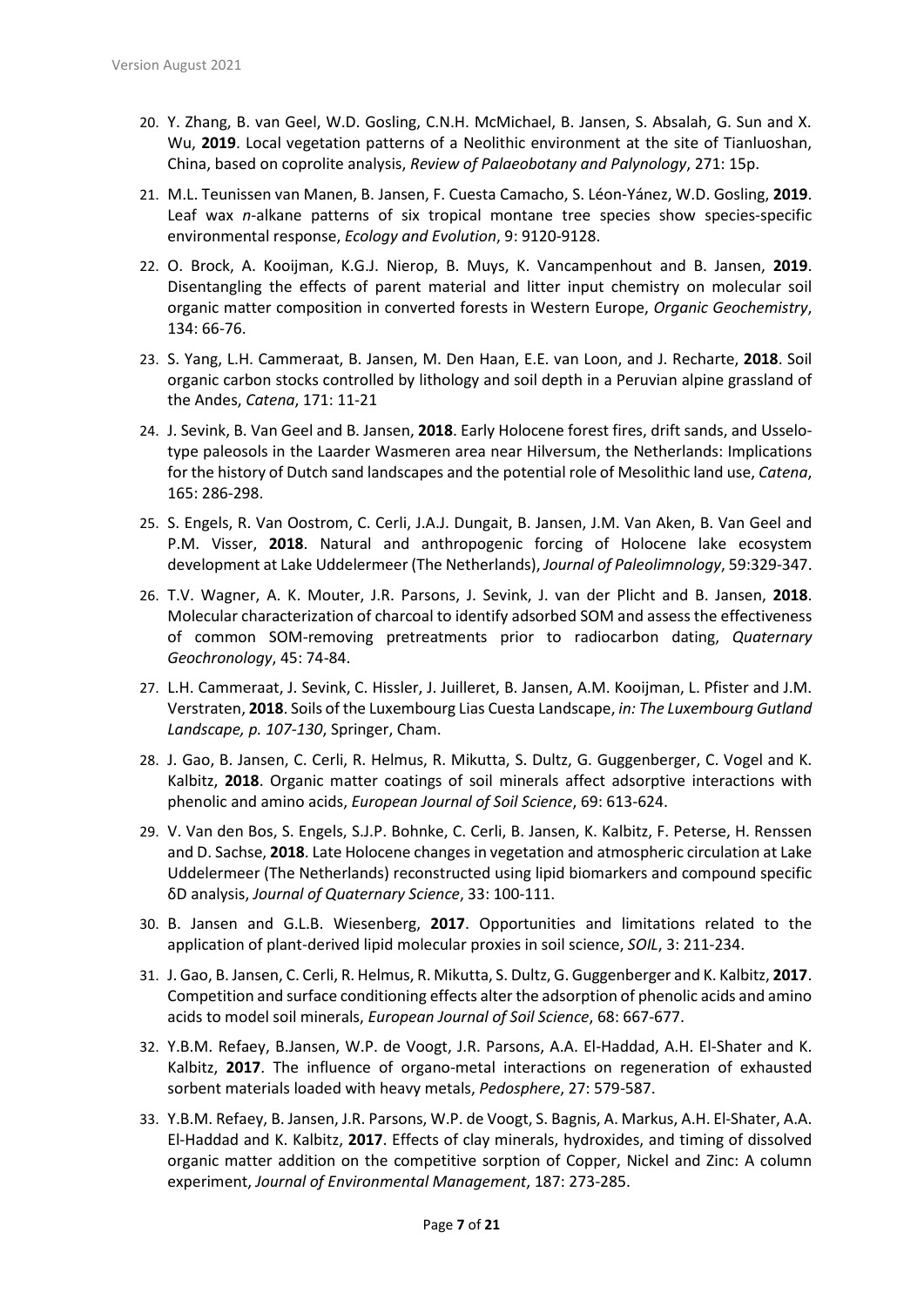- 34. M.I. Gocke, F. Kessler, J.M. van Mourik, B. Jansen and G.L.B. Wiesenberg, **2016**. Paleosols can promote root growth of the recent vegetation - a case study from the sandy soil-sediment sequence Rakt, the Netherlands, *SOIL*, 2: 537-549.
- 35. J.M. van Mourik, T.V. Wagner, J.G. de Boer, and B. Jansen, **2016**. The added value of biomarker analysis to the genesis of Plaggic Anthrosols; the identification of stable fillings used for the production of plaggic manure, *SOIL*, 2: 299-310.
- 36. S. Engels, M.A.J. Bakker, S.J.P. Bohncke, C. Cerli, W.Z. Hoek, B. Jansen, T. Peters, H. Renssen, D. Sachse, J.M. van Aken, V. van den Bos, B. van Geel, R. van Oostrom, T. Winkels and M. Wolma, **2016**. Centennial-scale lake level lowstand at Lake Uddelermeer (The Netherlands) indicates changes in moisture source region prior to the 2.8-kyr event, *The Holocene*, 26: 1075- 1091.
- 37. J. Gao, R. Helmus, C. Cerli, B. Jansen, X. Wang, K. Kalbitz, **2016**. Robust analysis of underivatized free amino acids in soil by hydrophilic interaction liquid chromatography coupled with electrospray tandem mass spectrometry, *Journal of Chromatography A*, 1449: 78-88.
- 38. S.D. Keesstra, J. Bouma, J. Wallinga, P. Tittonell, P. Smith, A. Cerdà, L. Montanarella, J. Quinton, Y. Pachepsky, W.H. van der Putten, R.D. Bardgett, S. Moolenaar, G. Mol, B. Jansen, and L.O. Fresco, **2016**. The significance of soils and soil science towards realization of the United Nations Sustainable Development Goals, *SOIL*, 2: 111-128.
- 39. Y.B.M. Refaey, B. Jansen, A.H. El-Shater, A.A. El-Haddad, K. Kalbitz, **2015**. Clay minerals of Pliocene deposits and their potential use for the purification of polluted wastewater in the Sohag area, Egypt, *Geoderma Regional*, 5: 215-225
- 40. J. Sevink, J.M. Verstraten, A.M. Kooijman, R.A. Loayza-Muro, L. Hoitinga, E.J. Palomino and B. Jansen, **2015**. Rare moss-built microterraces in a high-altitude, acid mine drainage polluted stream (Cordillera Negra, Peru), *Water, Air & Soil Pollution*, 226: 201.
- 41. B. Jansen, K. Kalbitz and W.H. McDowell, **2014**. Dissolved Organic Matter: Linking Soils and Aquatic Systems, *Vadose Zone Journal*, 13 (7).
- 42. Y.B.M. Refaey, B. Jansen, A.H. El-Shater, A.A. El-Haddad and K. Kalbitz, **2014**. The role of dissolved organic matter in adsorbing heavy metals in clay-rich soils, *Vadose Zone Journal,* 13 (7).
- 43. J. Sevink, F. Tonneijck, B. Jansen & H. Hooghiemstra, **2014**. Reconstrucción del límite superior del bosque en la parte norte del Ecuador: Algunos resultados del proyecto RUFLE. In F. Cuesta, J. Sevink, L.D. Llambí, B. De Bièvre & J Posner (Eds.), *Avances en investigación para la conservación de los páramos andinos* (pp. 581-601). Lima: CONDESAN.
- 44. J.A. Acosta, A. Faz, K. Kalbitz, B. Jansen and S. Martínez-Martínez, **2014**. Partitioning of heavy metals over different chemical fraction in street dust of Murcia (Spain) as a basis for risk assessment, *Journal of Geochemical Exploration*, 144: 298-305.
- 45. B. Jansen, E.J. de Boer, A.M. Cleef, H. Hooghiemstra, M. Moscol-Olivera, F.H. Tonneijck and J.M. Verstraten, **2013**. Reconstruction of late Holocene forest dynamics in northern Ecuador from biomarkers and pollen in soil cores, *Palaeogeography, Palaeoclimatology, Palaeoecology*, 386: 607-619.
- 46. J.M. van Mourik and B. Jansen, **2013**. The added value of biomarker analysis in palaeopedology; reconstruction of the vegetation during stable periods in a polycyclic driftsand sequence in SE-Netherlands, *Quaternary International*, 306: 14-23.
- 47. F.M.S.A. Kirkels, B. Jansen and K. Kalbitz, **2013**. Consistency of plant-specific *n*-alkane patterns in plaggen ecosystems: A review, *The Holocene,* 23: 1355-1368.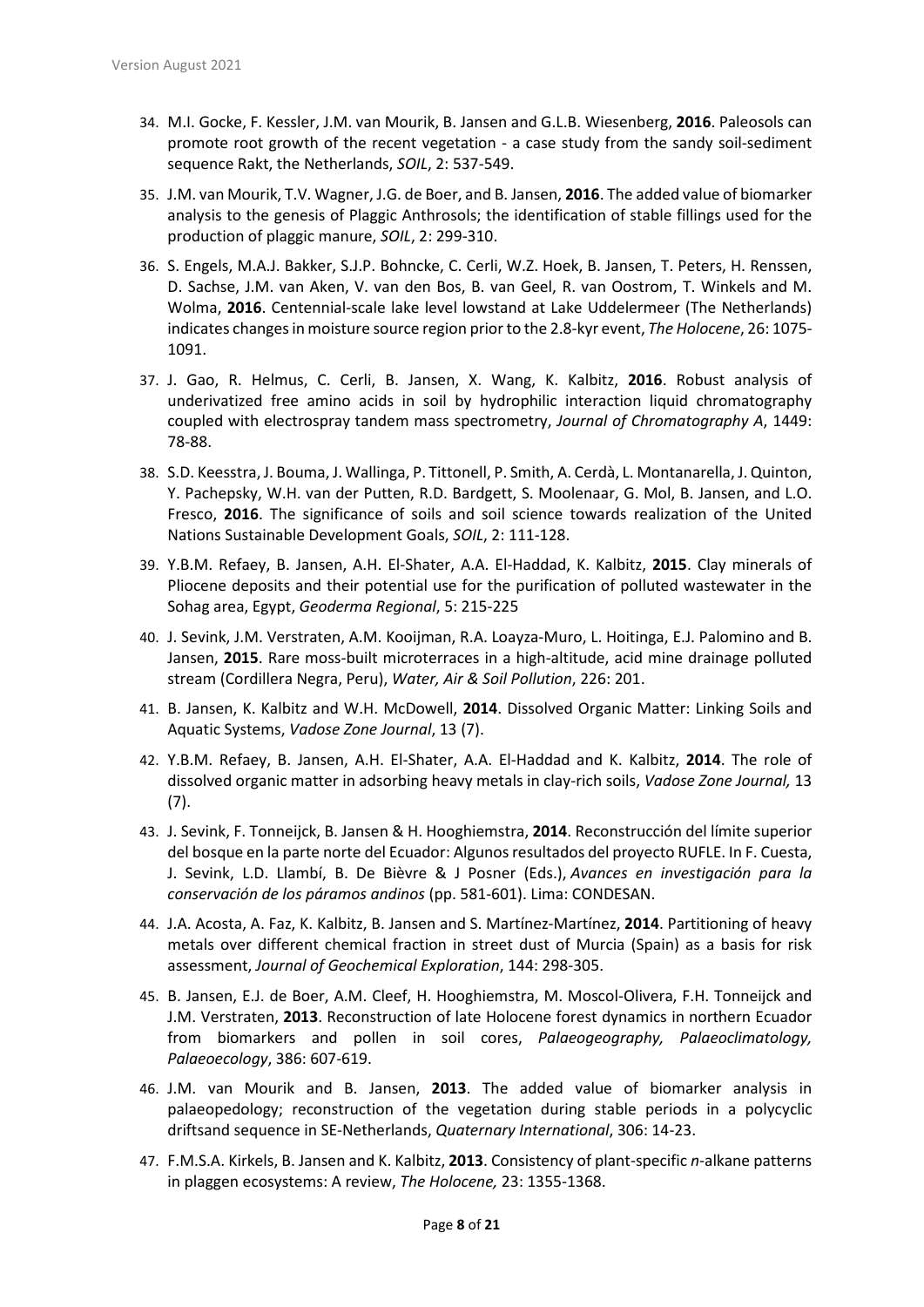- 48. J.M. van Mourik, A.C. Seijmonsbergen and B. Jansen, **2012**. Geochronology of soils and landforms in cultural landscapes on aeolian sandy substrates, based on radiocarbon and optically stimulated luminescence dating (Weert, SE-Netherlands). *In: Danuta Michalska Nawrocka (Ed.), Radiometric Dating (pp. 75-114)*. Rijeka, Croatia: In Tech.
- 49. J.A. Acosta, A. Faz, K. Kalbitz, B. Jansen and S. Martinez-Martinez, **2011**. Heavy metal concentrations in particle size fractions from street dust of Murcia (Spain) as the basis for risk assessment, *Journal of Environmental Monitoring*, 13: 3087-3096.
- 50. J.A. Acosta, B. Jansen, K. Kalbitz, A. Faz and S. Martinez-Martinez, **2011**. Salinity increases mobility of heavy metals in soils, *Chemosphere*, 85: 1318-1324.
- 51. B. Jansen, F.H. Tonneijck and J.M. Verstraten, **2011**. Selective Extraction Methods to Discern Fractions of Aluminium, Iron and Organic Carbon in Montane Volcanic Ash Soils, *Pedosphere*, 21: 549-565.
- 52. B. van Geel, R. D. Guthrie, J.G. Altmann, P. Broekens, I.D. Bull, F.L. Gill, B. Jansen, A.M. Nieman and B. Gravendeel, **2011**. Mycological evidence of coprophagy from the feces of an Alaskan Late Glacial mammoth, *Quaternary Science Reviews*, 30: 2289-2303.
- 53. J.A. Acosta, A. Faz, B. Jansen, K. Kalbitz and S. Martinez-Martinez, **2011**. Assessment of salinity status in intensively cultivated soils under semiarid climate, Murcia, SE Spain, *Journal of Arid Environments*, 75: 1056-1066.
- 54. B. Jansen, E.E. van Loon and K. Kalbitz, **2010**. A new biomarker approach to reconstruct past vegetation patterns*, Geochimica et Cosmochimica Acta*, 74, A459.
- 55. F.H. Tonneijck, B. Jansen, K.G.J. Nierop, J.M. Verstraten, J. Sevink and L. de Lange, **2010**. Carbon stocks and stabilization mechanisms in volcanic ash soils in natural Andean ecosystems of northern Ecuador, *European Journal of Soil Science,* 61: 392-405.
- 56. B. Jansen, E.E. van Loon, H. Hooghiemstra and J.M. Verstraten, **2010**. Improved reconstruction of palaeo-environments through unravelling of preserved vegetation biomarker patterns, *Palaeogeography, Palaeoclimatology, Palaeoecology,* 285: 119-130.
- 57. K.G.J. Nierop and B. Jansen, **2009**. Extensive transformation of organic matter and excellent lipid preservation at the upper, superhumid Guandera páramo, *Geoderma*, 151: 357-369.
- 58. B. Jansen and K.G.J. Nierop, **2009**. Me-ketones in high altitude Ecuadorian andisols confirm excellent conservation of plant-specific *n*-alkane patterns, *Organic Geochemistry*, 40: 61-69.
- 59. B. Jansen, N.S. Haussmann, F.H. Tonneijck, W.P. de Voogt and J.M. Verstraten, **2008**. Characteristic straight-chain lipid ratios as a quick method to assess past forest - páramo transitions in the Ecuadorian Andes, *Palaeogeography, Palaeoclimatology, Palaeoecology*, 262: 129-139.
- 60. T. Scheel, B. Jansen, A.J. van Wijk, J.M. Verstraten and K. Kalbitz, **2008**. Stabilization of dissolved organic matter by aluminium: a toxic effect or stabilization through precipitation?, *European Journal of Soil Science*, 59: 1122-1132.
- 61. B. Jansen, K.G.J. Nierop, F.H. Tonneijck, F.W. van der Wielen, and J.M. Verstraten, **2007**. Can isoprenoids in leaves and roots of plants along altitudinal gradients in the Ecuadorian Andes serve as biomarkers?, *Plant and Soil*, 291: 181-198.
- 62. K.G.J. Nierop, B. Jansen, F.H. Tonneijck and J.M. Verstraten, **2007**. Organic matter in volcanic ash soils under forest and páramo along an Ecuadorian altitudinal transect, *Soil Science Society of America Journal*, 71: 1119-1127.
- 63. B. Jansen, K.G.J. Nierop, J.A. Hageman, A.M. Cleef and J.M. Verstraten, **2006**. The straightchain lipid biomarker composition of plant species responsible for the dominant biomass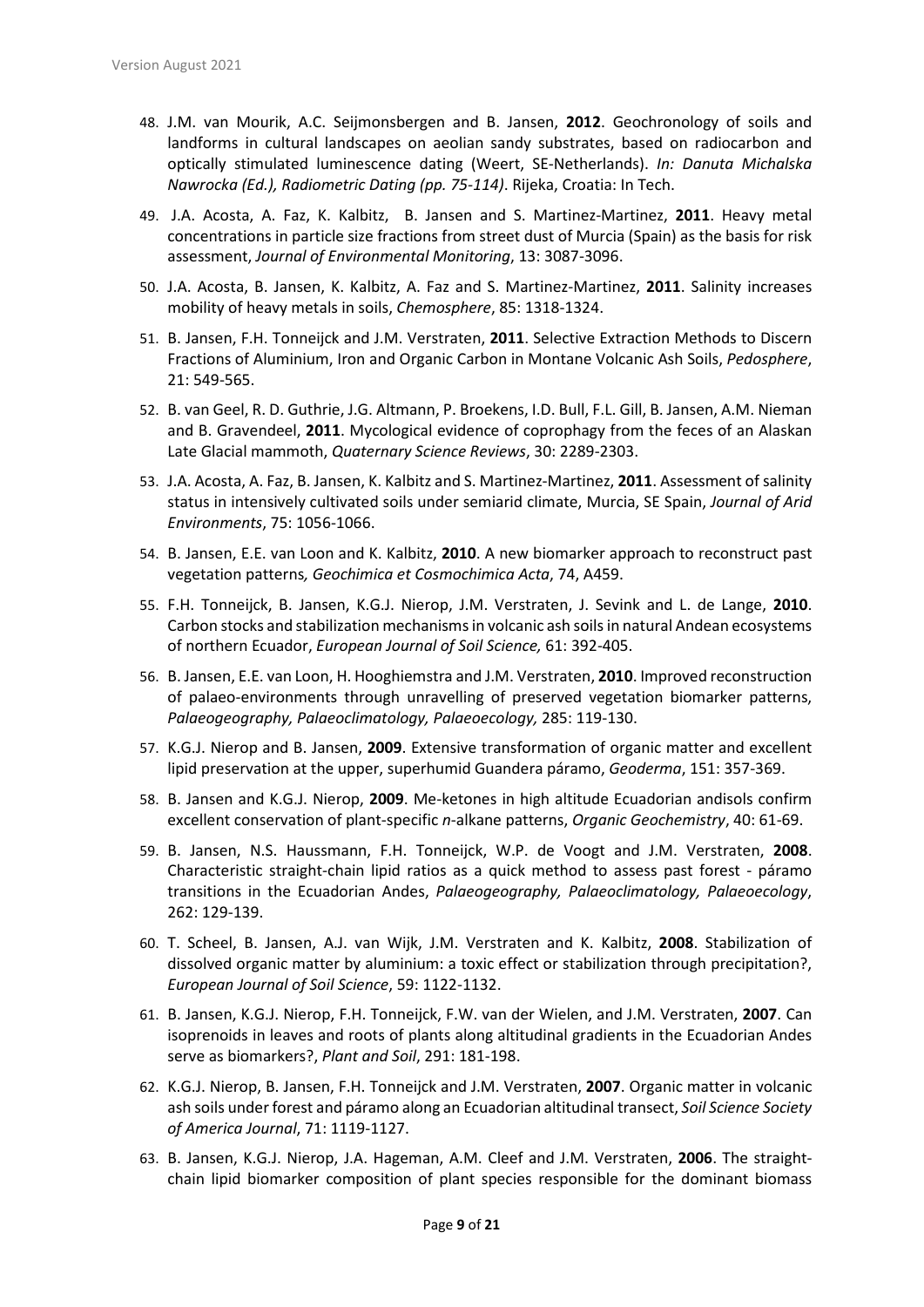production along two altitudinal transects in the Ecuadorian Andes, *Organic Geochemistry*, 37: 1514-1536.

- 64. B. Jansen, K.G.J. Nierop, M.C. Kotte, P. de Voogt and J.M. Verstraten, **2006**. The applicability of accelerated solvent extraction (ASE) to extract lipid biomarkers from soils. *Applied Geochemistry*, 21: 1006-1015.
- 65. P. Kraal, B. Jansen, K.G.J. Nierop and J.M. Verstraten, **2006**. Copper complexation by tannic acid in aqueous solution. *Chemosphere*, 65: 2193-2198.
- 66. K.G.J. Nierop, B. Jansen, J.A. Hageman and J.M. Verstraten, **2006**. The complementarity of extractable and ester-bound lipids in a soil profile under pine. *Plant and Soil*, 286: 269-285.
- 67. F.H. Tonneijck, J. Van der Plicht, B. Jansen, J.M. Verstraten and H. Hooghiemstra, **2006**. Radiocarbon dating of soil organic matter fractions in Andosols in Northern Ecuador, *Radiocarbon*, 48: 337-353.
- 68. B. Jansen, K.G.J. Nierop and J.M. Verstraten, **2005**. Mechanisms controlling the mobility of dissolved organic matter, Al and Fe in podzol B horizons. *European Journal of Soil Science*, 56: 537-550.
- 69. B. Jansen, J. Mulder and J.M. Verstraten, **2005**. Modeling aluminum solubility in intrazonal podzols using WHAM-S/Model V. *Journal of Plant Nutrition and Soil Science*, 168: 325-333.
- 70. B. Jansen, K.G.J. Nierop, J.A. Vrugt and J.M. Verstraten, **2004**. (Un)certainty of overall binding constants of Al with dissolved organic matter determined by the Scatchard approach. *Water Research*, 38:1270-1280.
- 71. B. Jansen, K.G.J. Nierop and J.M. Verstraten, **2004**. Mobilization of dissolved organic matter, aluminium and iron in podzol eluvial horizons as affected by formation of metal-organic complexes and interactions with solid soil material. *European Journal of Soil Science*, 55: 287- 297.
- 72. B. Jansen, J. Mulder and J.M. Verstraten, **2003**. Organic complexation of Al and Fe in acidic soil solutions: A comparison of DGT analyses with Model V and VI predictions. *Analytica Chimica Acta*, 498: 105-117.
- 73. B. Jansen, K.G.J. Nierop and J.M. Verstraten, **2003**. Mobility of Fe(II), Fe(III) and Al in acidic forest soils mediated by dissolved organic matter: influence of solution pH and metal/organic carbon ratios, *Geoderma*, 113: 323-340.
- 74. B. Jansen, **2003**. Review of: Cation binding by humic substances, by E. Tipping. Cambridge University Press, Cambridge. *Geoderma*, 114: 141-142.
- 75. B. Jansen, K.G.J. Nierop and J.M. Verstraten, **2002**. Influence of pH and metal/carbon ratios on soluble organic complexation of Fe(II), Fe(III) and Al in soil solutions determined by diffusive gradients in thin films, *Analytica Chimica Acta*, 454: 259-270.
- 76. A. Kubátová, B. Jansen and S.B. Hawthorne, **2002**. Thermodynamic and kinetic models for the extraction of essential oils from savory with subcritical water (hot water) and supercritical  $CO<sub>2</sub>$ . *Journal of Chromatography A*, 975: 175-188.
- 77. K.G.J. Nierop, B. Jansen and J.M. Verstraten, **2002**. Dissolved organic matter, aluminum and iron interactions: precipitation induced by metal/carbon ratio, pH and competition. *The Science of the Total Environment*, 300: 201-211.
- 78. K.G.J. Nierop, B. Jansen, J.A. Vrugt and J.M. Verstraten, **2002**. Copper complexation by dissolved organic matter and uncertainty assessment of their stability constants. *Chemosphere*, 49: 1191-1200.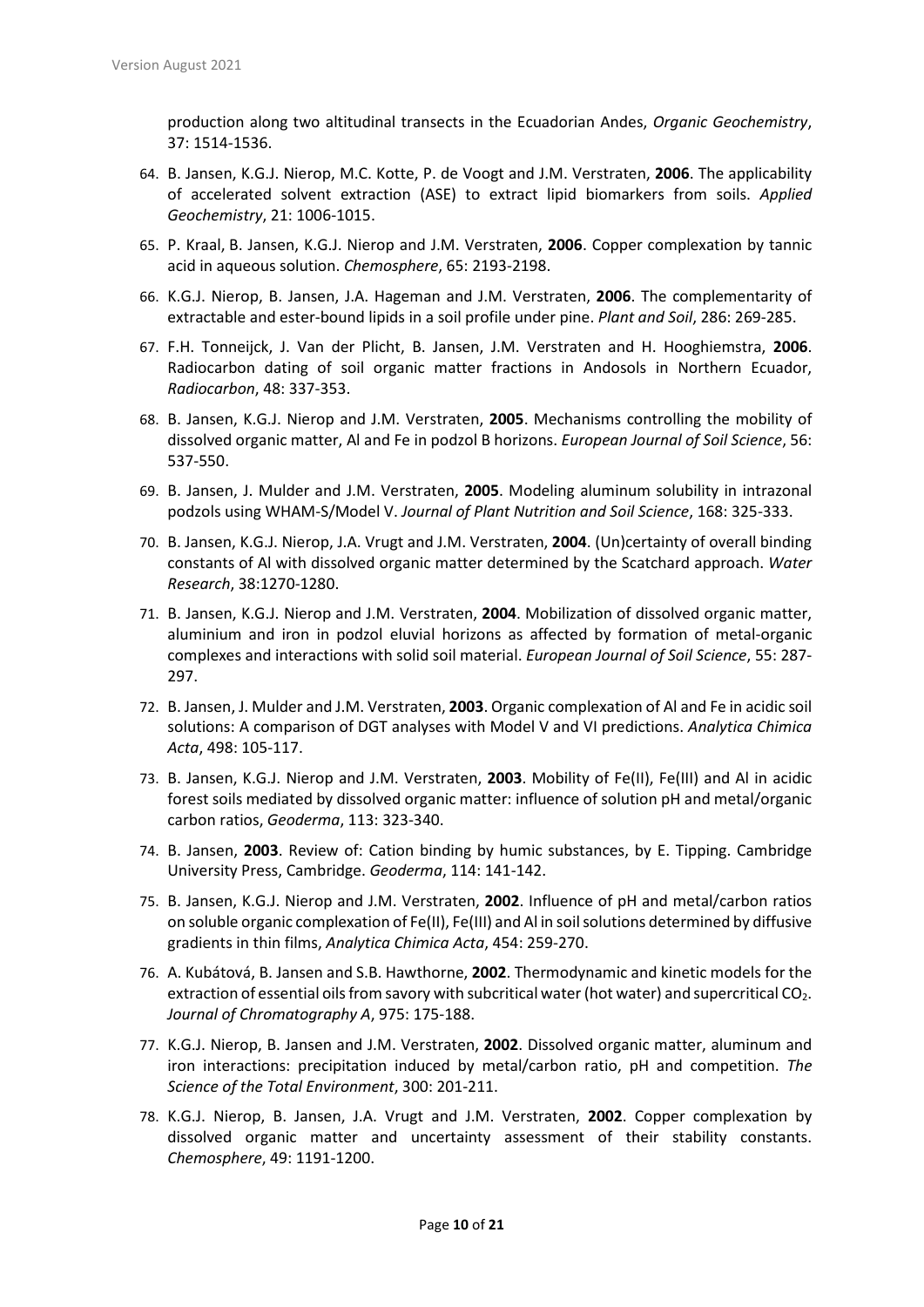79. B. Jansen, M.C. Kotte, A.J. van Wijk and J.M. Verstraten, **2001**. Comparison of Diffusive Gradients in Thin Films and Equilibrium Dialysis for the Determination of Al, Fe(III) and Zn Complexed with Dissolved Organic Matter. *The Science of the Total Environment*, 277: 45-55.

## **Advisory boards & selected program reviewerships:**

- 1. Member of the scientific advisory board for the SlimLandgebruik research program funded by the Dutch Ministery of Agriculture, Nature and Food Quality (2021)
- 2. Expert Reviewer for the EU Horizon 2020 Marie Sklodowska Curie ITN round (2020)
- 3. Expert Reviewer for the EU Horizon 2020 Marie Sklodowska Curie ITN call (2019)
- 4. Expert Reviewer for the EU Horizon 2020 TWINNING call (2019)
- 5. External Reviewer for the EU Horizon 2020 COFUND program of the Université Libre de Bruxelles (2018)
- 6. Member Evaluation Committee for the Netherlands Organisation for Scientific Research (NWO) ALW Open Program (2018).
- 7. Expert Reviewer for the EU Horizon 2020 Marie Sklodowska Curie ITN call (2016)
- 8. Expert Reviewer for the Flemish Research Organization (FWO) open program (2014)

## **Contributions to conferences:**

#### **Membership of organizing committees / scientific committees / convenorships**

- 1. Member of the Scientific Committee of the 6<sup>th</sup> Nereis Park Conference to be held in Brest, France, August **2022**.
- 2. Member of the Organizing Committee of the Eurosoil 2021 virtual congress, 23-27 August **2021**.
- 3. Convener of session "6.04 From source to storage understanding soil organic matter cycling in space and time using molecular tools" at the Eurosoil 2021 virtual congress, 23-27 August **2021**.
- 4. Member of the Programme Committee of the NACGEO conference held as a virtual, online conference, 8-9 April **2021**
- 5. Chair of the Programme Committee of the NACGEO conference held in Utrecht, The Netherlands, 12-13[1](#page-10-0) March **2020**.
- 6. Member of the Steering Committee of the Wageningen Soil Conference 2019 Understanding soil functions form ped to planet, Wageningen, The Netherlands, 27-30 August **2019**.
- 7. Chair of the plenary session "Innovative methods for measuring soil functions" at the Wageningen Soil Conference 2019 – Understanding soil functions form ped to planet, Wageningen, The Netherlands, 27-30 August **2019**.
- 8. Convener of the session "Controls on Soil Organic Matter Dynamics across scales" at the EGU General Assembly, Vienna, Austria, 7-12 April **2019**.
- 9. Convener of the session "C2.2.1 Soil organic matter dynamics from molecules to landscapes" at the 21<sup>th</sup> World Congress of Soil Science, Rio de Janeiro, Brazil, 12-17 August 2018.

<span id="page-10-0"></span><sup>&</sup>lt;sup>1</sup> The conference was cancelled after the first day in response to governmental measures to halt the spread of Covid-19.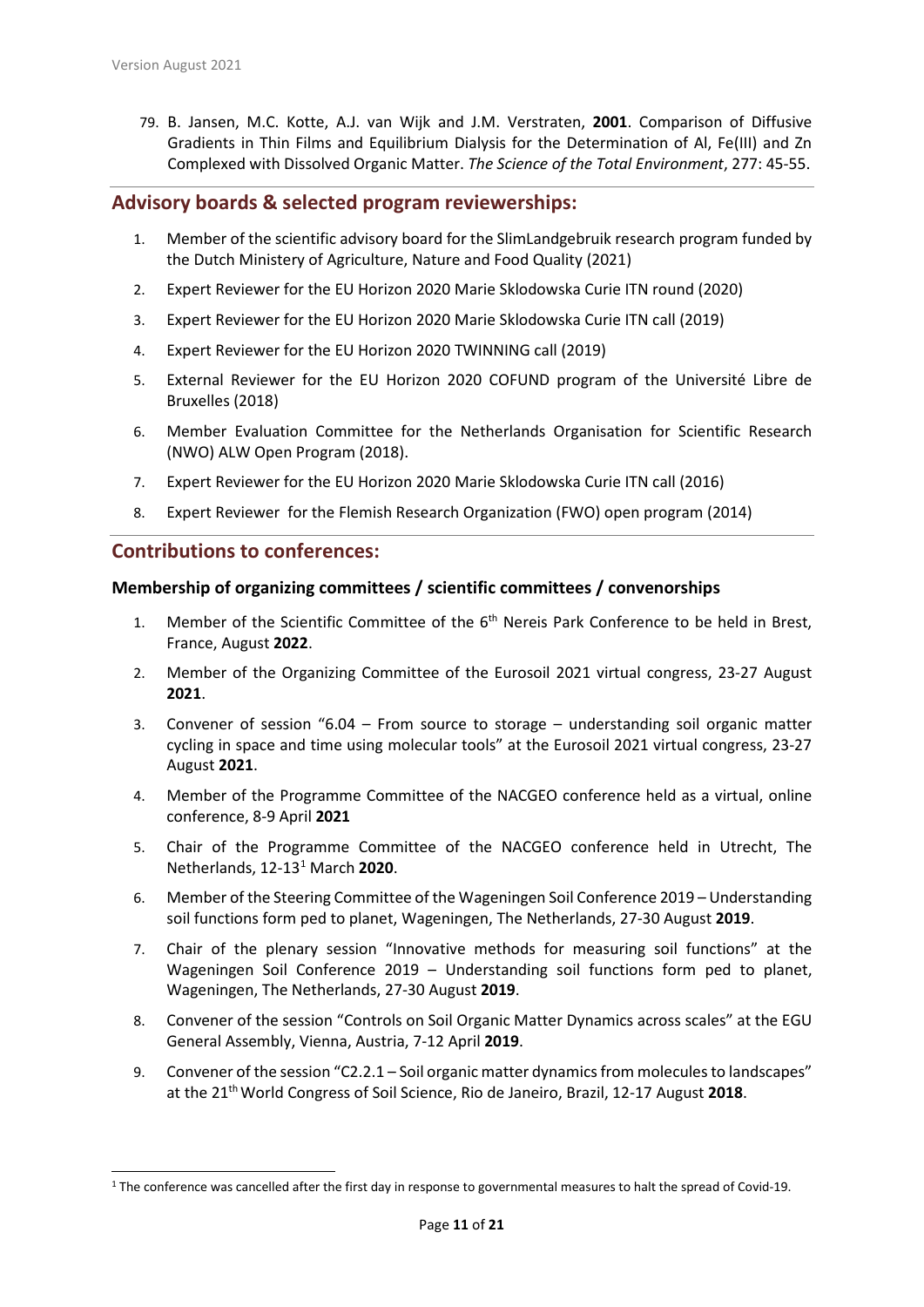- 10. Convener of the session "The Role of Universities in relation to the SDGs" at the Critical Perspectives on Governance by Sustainable Development Goals: Water, Food and Climate (CSDS) Conference, University of Amsterdam, Amsterdam, The Netherlands, 25-26 June **2018**.
- 11. Convener of the session "Soil organic matter turnover: from molecules to ecosystems and back again" at the EGU General Assembly, Vienna, Austria, 8-13 April **2018.**
- 12. Member of the Organizing Committee and of the Scientific Committee of the Wageningen Soil Conference 2017 – Soils in a Changing World, Wageningen, The Netherlands, 27-31 August **2017**.
- 13. Chair of the session "Food Security 1" at the Wageningen Soil Conference 2017 Soils in a Changing World, Wageningen, The Netherlands, 27-31 August **2017**.
- 14. Convener of the session "Soil organic matter turnover: from molecules to ecosystems and back again" at the EGU General Assembly, Vienna, Austria, 23-28 April **2017**.
- 15. Convener of the session "Biogeochemical processes in terrestrial ecosystems: New methodological perspectives to trace organic matter cycling and transformation in soils, sediments and the liquid phase" at the EGU General Assembly, Vienna, Austria, 17-22 April **2016**.
- 16. Member of the Organizing Committee of the Wageningen Soil Conference 2015 Soils in a Changing World, Wageningen, The Netherlands, 23-27 August **2015**.
- 17. Convener of the session "Climate Change 1" at the Wageningen Soil Conference 2015– Soils in a Changing World, Wageningen, The Netherlands, 23-27 August **2015**.
- 18. Convener of the session "Biogeochemical processes in terrestrial ecosystems: New methodological perspectives to trace organic matter cycling and transformation in soils, sediments and the liquid phase" at the EGU General Assembly, Vienna, Austria, 12-18 April **2015**.
- 19. Co-convener of the session "Dissolved organic matter linking soils and aquatic systems" at the EGU General Assembly, Vienna, Austria, 27 April-2 May **2014**.
- 20. Convener of the session "Molecular, isotopic and associated modeling techniques focusing on terrestrial ecosystem (BG2.7)" at the EGU General Assemby, Vienna, Austria, 8-12 April **2013**.
- 21. Co-convener of the session "Dissolved organic matter linking soils and aquatic systems (SSS8.1)" at the EGU General Assembly, Vienna, Austria 8-12 April **2013**.
- 22. Member of the Scientific Committee of Eurosoil 2012, Bari, Italy, 2 6 July **2012**.
- 23. Convener of the session "Molecular dynamics of soil organic matter: challenges, opportunities and limits" at Eurosoil 2012, Bari, Italy, 2 - 6 July **2012**.
- 24. Convener of the session "Molecular and Isotopic Techniques in Terrestrial Ecosystem Studies (SSS7.7)" at the EGU General Assemby, Vienna, Austria, 22-27 April **2012**.
- 25. Convener of the session "Ecosystem Services and Soil Use" of the 23<sup>nd</sup> National Symposium BodemBreed, Lunteren, The Netherlands, 29 - 30 November **2011**.
- 26. Convener of the session "Tropical Peatlands, Andosols and Biochar" of the Wageningen Conference on Applied Soil Science, Wageningen, The Netherlands, 18-22 September **2011**.
- 27. Co-convener of the session "Molecular Proxies for Studying Biogeochemical Changes in the Environment (SSS1.3)" at the EGU General Assembly, Vienna, Austria, 3 - 6 April **2011**.
- 28. Convener of the session "Geocycling and Climate" at the 22<sup>nd</sup> National Symposium BodemBreed, Lunteren, The Netherlands, 30 November - 1 December **2010**.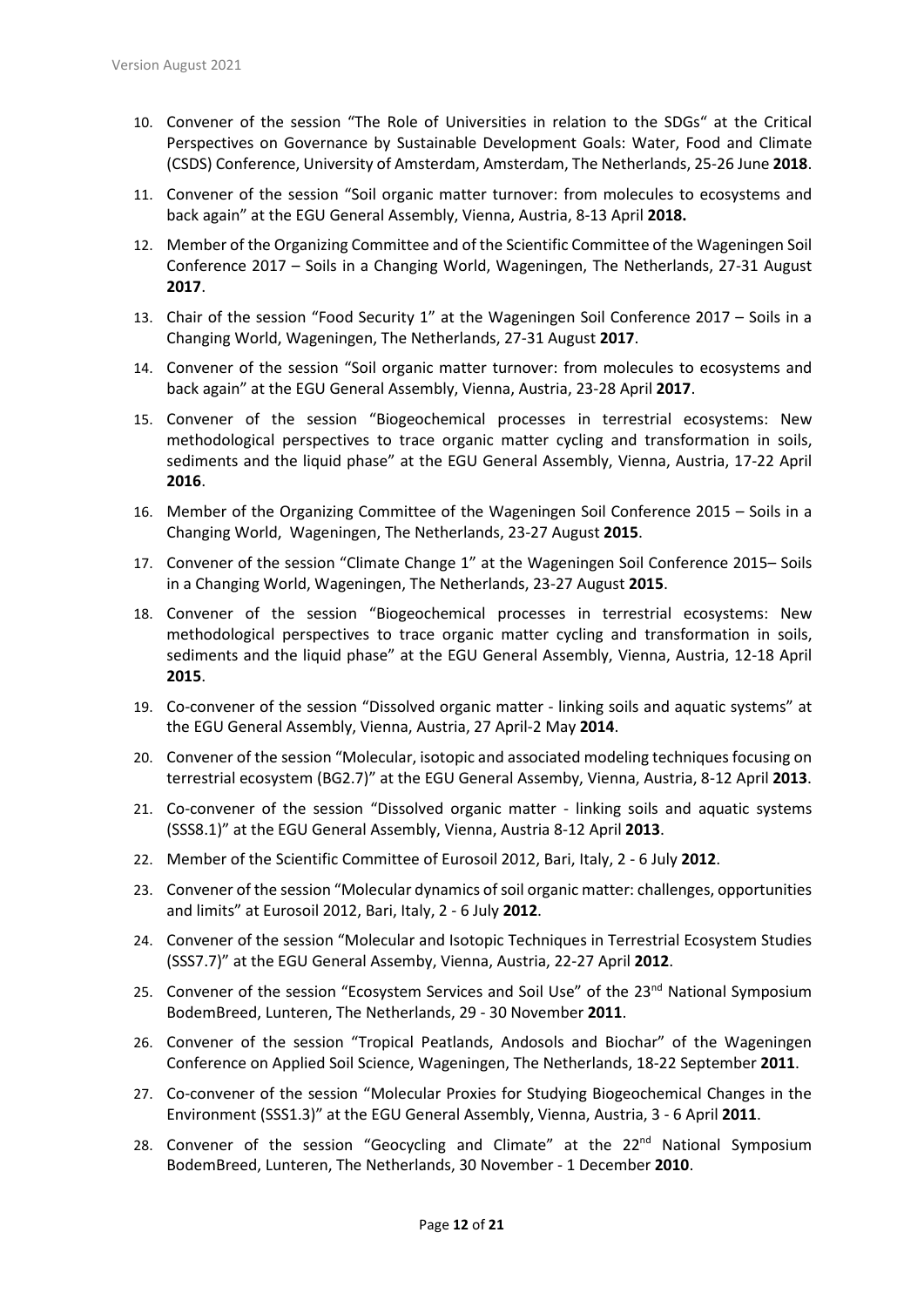- 29. Co-convener of the session "The Molecular Biogeochemical Fate of Terrestrial Organic Carbon (SSS40)" at the EGU General Assembly, Vienna, Austria, 2 - 7 May **2010**.
- 30. Convener of the session "Historia Ecológica del Páramo" at Paramundi  $2^{d}$  Congreso Mundial de Páramos, Loja, Ecuador. 21 - 25 June **2009**.
- 31. Convener of the session "Vegetación Paramuna y Cambio Climático" at Paramundi 2<sup>do</sup> Congreso Mundial de Páramos, Loja, Ecuador. 21 - 25 June **2009**.
- 32. Co-convener of session "The Molecular Biogeochemical Fate of Terrestrial Organic Carbon (SSS38)" at the EGU General Assembly, Vienna, Austria, 19 - 24 April **2009**.
- 33. Co-convener of session "Molecular Biogeochemistry: the Fate of Organic Carbon in Soils (SSS29)" at the EGU General Assembly, Vienna, Austria, 13 - 18 April **2008**.
- 34. Lead organizer of the RUFLE Límite Superior del Bosque 2006 workshop, held at the Pontificia Universidad Católica del Ecuador in Quito, Ecuador, 21 - 24 February **2006**.
- 35. Co-organizer of the Quaternary Research Organisation  $7<sup>th</sup>$  and  $1<sup>st</sup>$  international Postgraduate Paleo-environments Symposium, Amsterdam, The Netherlands, 11 - 13 September **2002**.

#### **Invited presentations / keynote lectures**

- 1. B. Jansen, **2019**. A transdisciplinary approach to empower women food entrepreneurs in Kenya and Burkina Faso. PE&RC day, Wageningen University, Wageningen, The Netherlands.
- 2. B. Jansen, **2018**. Tracing the origin of the remarkably stable organic carbon in Plaggic Anthrosols. Thünen Institut, Braunschweig, Germany.
- 3. B. Jansen, **2018**. Soil organic matter as molecular proxy for past environmental change opportunities and challenges. KU Leuven, Leuven, Belgium.
- 4. B. Jansen and N.R.M. Pouw, **2017**. Empowering women food entrepreneurs in Kenya: opportunities and challenges of interdisciplinary research. 72<sup>nd</sup> UNEP/UNESCO/BMUB International Short Course on Soil & Land Resources for Sustainable Development, Dresden, Germany.
- 5. B. Jansen, **2017**. Opportunities of the use of molecular and isotopic signatures of soil organic matter in archaeological reconstructions. University of La Laguna, Spain.
- 6. B. Jansen, **2015**. Soil organic matter as molecular proxy for past environmental change opportunities and challenges. 5<sup>th</sup> International Symposium on Soil Organic Matter, Göttingen, Germany.
- 7. B. Jansen, **2014**. Carbon stabilization mechanisms in volcanic ash soils in the Ecuadorian Andes. 20<sup>th</sup> World Conference of Soil Science, Jeju, South-Korea.
- 8. B. Jansen, **2014**. Plant biomarkers in environmental reconstructions: opportunities and challenges. AnaEE Workshop, Ås, Norway.
- 9. B. Jansen, **2013**. Plant biomarkers in environmental reconstructions: opportunities and challenges. EGU General Assembly, Vienna, Austria. **Winner Best PICO Presentation.**
- 10. B. Jansen, **2012**. Plant biomarkers in environmental reconstructions: opportunities and challenges. Soil Science Zvieri, Universität Zürich, Switzerland.
- 11. B. Jansen, **2012**. Molecular proxies in soil science research. EGU General Assembly, Vienna, Austria.
- 12. B. Jansen, **2011**. Carbon dynamics and the upper forest line in Northern Ecuador. Darwin Center Summer School on Biogeosciences, Utrecht, The Netherlands.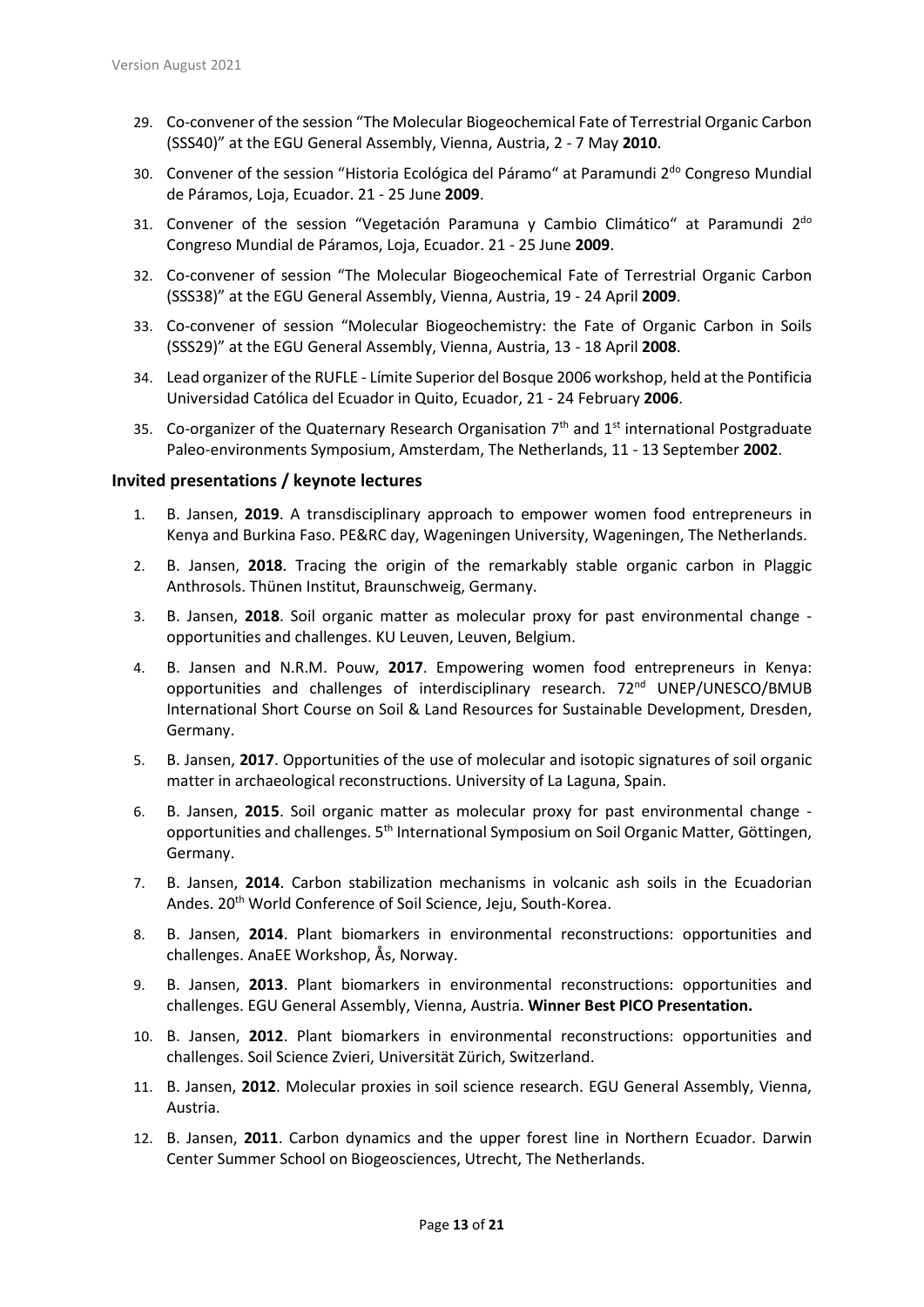- 13. B. Jansen, **2011**. A new biomarker approach to reconstruct past vegetation patterns. IGBA Seminar Series, Vrije Universiteit Amsterdam, The Netherlands.
- 14. B. Jansen, **2008**. Can biomarkers preserved in soils or peat help reconstruct the upper forest line in the Ecuadorian Andes?, Soil science seminar series of the TU-München, Freising, Germany.
- 15. B. Jansen, **2004**. Measuring and modeling metal-(dissolved) organic matter interactions in soils. International Workshop: Dissolved Organic Matter and the Cycling of Carbon, Nutrients and Metals, Bayreuth, Germany.

#### **Other presentations**

- 16. B. Jansen, **2021**. Plant lipids as proxies to trace the origin and dynamics of soil organic carbon. Eurosoil 2021, virtual conference. (poster presentation).
- 17. B. Jansen, **2019**. Tracing the origin of the remarkably stable organic carbon in plaggic Anthrosols. EGU General Assembly, Vienna, Austria. (oral presentation).
- 18. N.T Jonkman, B. Jansen, K. Kalbitz and H. Bergsma, **2019**. The effects of rock dust on soil microbial activity: a study from the urban gardens of Kisumu, Kenya and Ouagadougou, Burkina Faso. EGU General Assembly, Vienna, Austria. (oral presentation).
- 19. O. Brock, A. Kooijman, K. Vancampenhout, K.G.J. Nierop, B. Muys and B. Jansen**, 2019**. Forest conversion effects on SOM composition: disentangling effects of parent material and litter input chemistry. 7th International Symposium on Soil Organic Matter, Adelaide, Australia. (oral presentation).
- 20. O. Brock, R. Helmus, K. Kalbitz and B. Jansen, **2019**. Aluminium-DOM precipitation: a highresolution mass spectrometry (LC-QTOF-MS) study. 7th International Symposium on Soil Organic Matter, Adelaide, Australia. (poster presentation).
- 21. B. Jansen, **2019**. Opportunities and challenges for the use of lipids as molecular proxies in environmental reconstructions. EGU General Assembly, Vienna, Austria. (poster presentation).
- 22. O. Brock, R. Helmus, B. Jansen and K. Kalbitz, **2018**. Non-target screening of soil and litter derived dissolved organic matter using high resolution mass spectrometry (LC-QTOF-MS). EGU General Assembly, Vienna, Austria. (oral presentation).
- 23. B. Jansen and G. Wiesenberg, **2018**. The use of plant lipids as molecular proxies to trace the origin and dynamics of soil organic carbon. 21<sup>th</sup> World Congress of Soil Science, Rio de Janeiro, Brazil. (poster presentation).
- 24. J. Van Mourik, J. Westerveld and Boris Jansen, **2018**. The origin of organic matter in plaggic Anthrosols based on pollen and biomarker analysis. EGU General Assembly, Vienna, Austria. (poster presentation).
- 25. O. Brock, A. Kooijman, K. Vancampenhout, K. NIerop, B. Muys and B. Jansen, **2018**. Organic matter in converted forest soils in Western Europe: disentangling the effects of edaphic factors and input differences on its composition. EGU General Assembly, Vienna, Austria. (poster presentation).
- 26. K. Vancampenhout, E. Desie, O. Brock, M. Briones, B. Frey, K. Heyens, J. Deckers, B. Jansen and B. Muys, **2017**. The ways of the dead: how ecosystems handle their organic matter. Wageningen Soil Conference 2017, Wageningen, The Netherlands. (oral presentation).
- 27. N.T. Jonkman, E.D. Kooijman, N.R.M. Pouw, J.B. Okeyo-Owour and B. Jansen, **2017**. Sustainability of vegetable gardening in the urban surroundings of Kisumu, Kenya and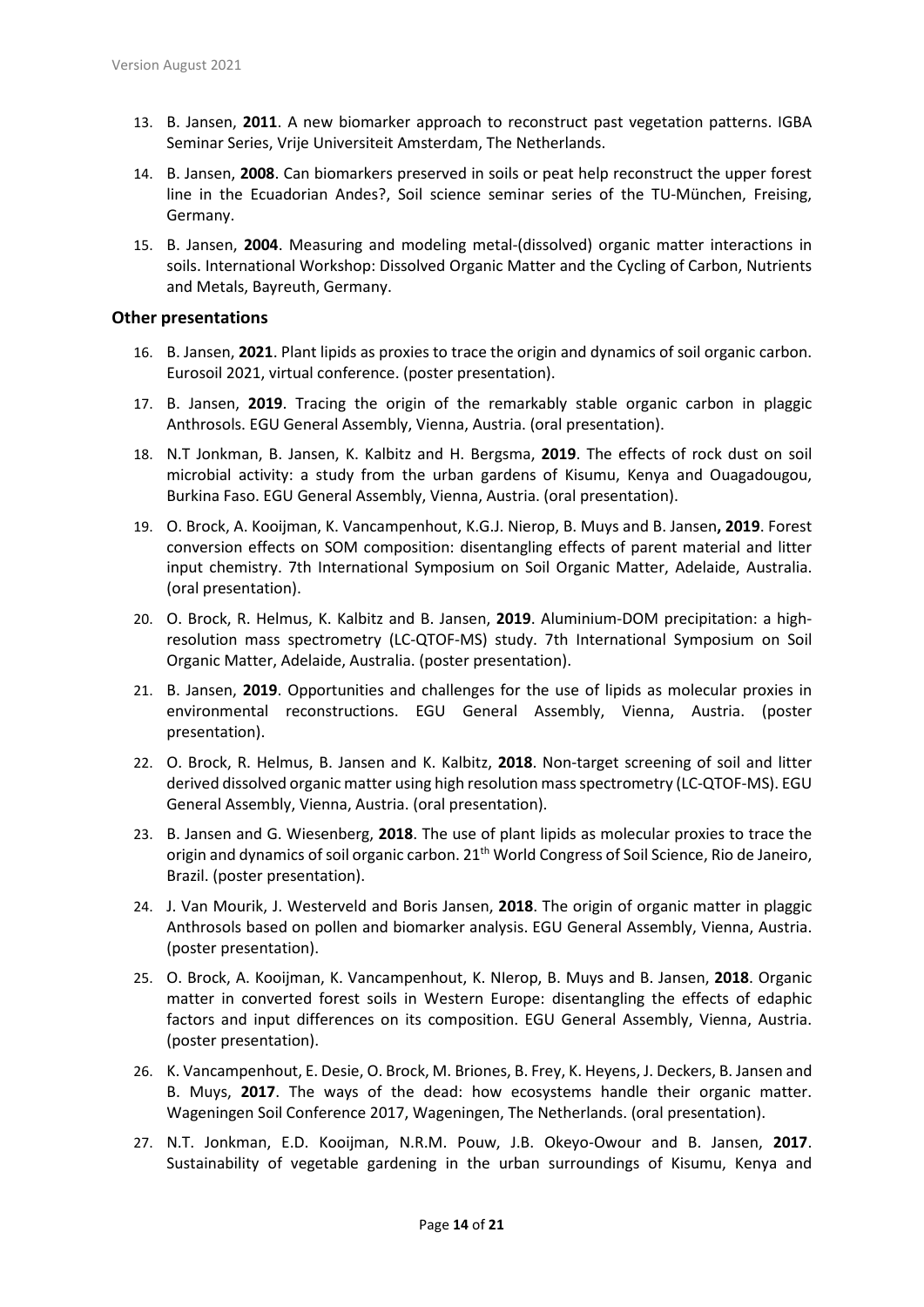Ouagadougou, Burkina Faso. Wageningen Soil Conference 2017, Wageningen, The Netherlands. (oral presentation).

- 28. O. Brock, A. Kooijman, K. Vancampenhout, K.G.J. Nierop, B. Muys and B. Jansen, **2017**. Molecular characterization of organic matter in converted forests in Western Europe; disentangling the effects of edaphic factors and input differences on SOM composition. 6th International Symposium on Soil Organic Matter, Rothamsted, United Kingdom. (oral presentation).
- 29. O. Brock, B. Jansen, R. Helmus and K. Kalbitz, **2017**. From a 'black box' to a 'grey box': nontarget screening of soil derived DOM using LC-QTOF-MS/MS. 6th International Symposium on Soil Organic Matter, Rothamsted, United Kingdom. (poster presentation)
- 30. J. Van Mourik, B. Jansen and J. Westerveld, **2017**. Biomarker analysis is used in reading soil archives, but do biomarkers survive processes as leaching and digestion? EGU General Assembly, Vienna, Austria. (poster presentation).
- 31. O. Brock, A. Kooijman, K. Vancampenhout, B. Muys and B. Jansen, **2017**. Molecular characterization of organic matter in converted forests in Western Europe; disentangling the effects of edaphic factors and input differences on SOM composition. EGU General Assembly, Vienna, Austria. (poster presentation).
- 32. B. Jansen, **2017**. Opportunities and challenges for the use of lipids as molecular proxies in environmental reconstructions. EGU General Assembly, Vienna, Austria. (poster presentation).
- 33. J.M. van Mourik and B. Jansen, **2016**. The added value of biomarker analysis to the genesis of Plaggic Anthrosols; the identification of stable fillings used for the production of plaggic manure. EGU General Assembly, Vienna, Austria. (poster presentation).
- 34. Y. Refaey, B. Jansen, A. El-Shater, A. El-Haddad, K. Kalbitz, **2015**. Adsorption of copper, nickel and zinc as related to soil constituents and timing of addition of dissolved organic carbon. Wageningen Soil Conference 2015 – Soils in a Changing World, Wageningen, The Netherlands. (oral presentation).
- 35. B. Jansen, **2015**. The use of biomarkers to trace carbon transformations and input in soils. Wageningen Soil Conference 2015 – Soils in a Changing World, Wageningen, The Netherlands. (poster presentation).
- 36. B. Jansen and L.H. Cammeraat, **2015**. Carbon stabilization mechanisms in soils in the Andes. EGU General Assembly, Vienna, Austria. (oral presentation).
- 37. J. Gao, B. Jansen, C. Cerli and K. Kalbitz, **2015**. Interactions of low molecular weight aromatic acids and amino acids with goethite, kaolinite and bentonite with or without organic matter coating. EGU General Assembly, Vienna, Austria. (oral presentation).
- 38. B. Jansen and K. Kalbitz, **2015**. The use of biomarkers to trace carbon transformations in soils. EGU General Assembly, Vienna, Austria. (poster presentation).
- 39. M. Gocke, F. Kessler, J.M. van Mourik, B. Jansen and G. Wiesenberg, **2015**. Exploitation of nutrient- and C-rich paleosols by deep rooting plants in Dutch drift- and coversands. EGU General Assembly, Vienna, Austria. (poster presentation).
- 40. J.M. van Mourik and B. Jansen, **2015**. The added value of biomarker analysis to the genesis of Plaggic Anthrosols. EGU General Assembly, Vienna, Austria. (poster presentation).
- 41. B. Jansen, F. Kirkels, J.M. van Mourik and K. Kalbitz, **2014**. The applicability of plant biomarkers to reconstruct palaeo-environments from plaggen and driftsand deposits.  $20<sup>th</sup>$  World Conference of Soil Science, Jeju, South-Korea. (oral presentation).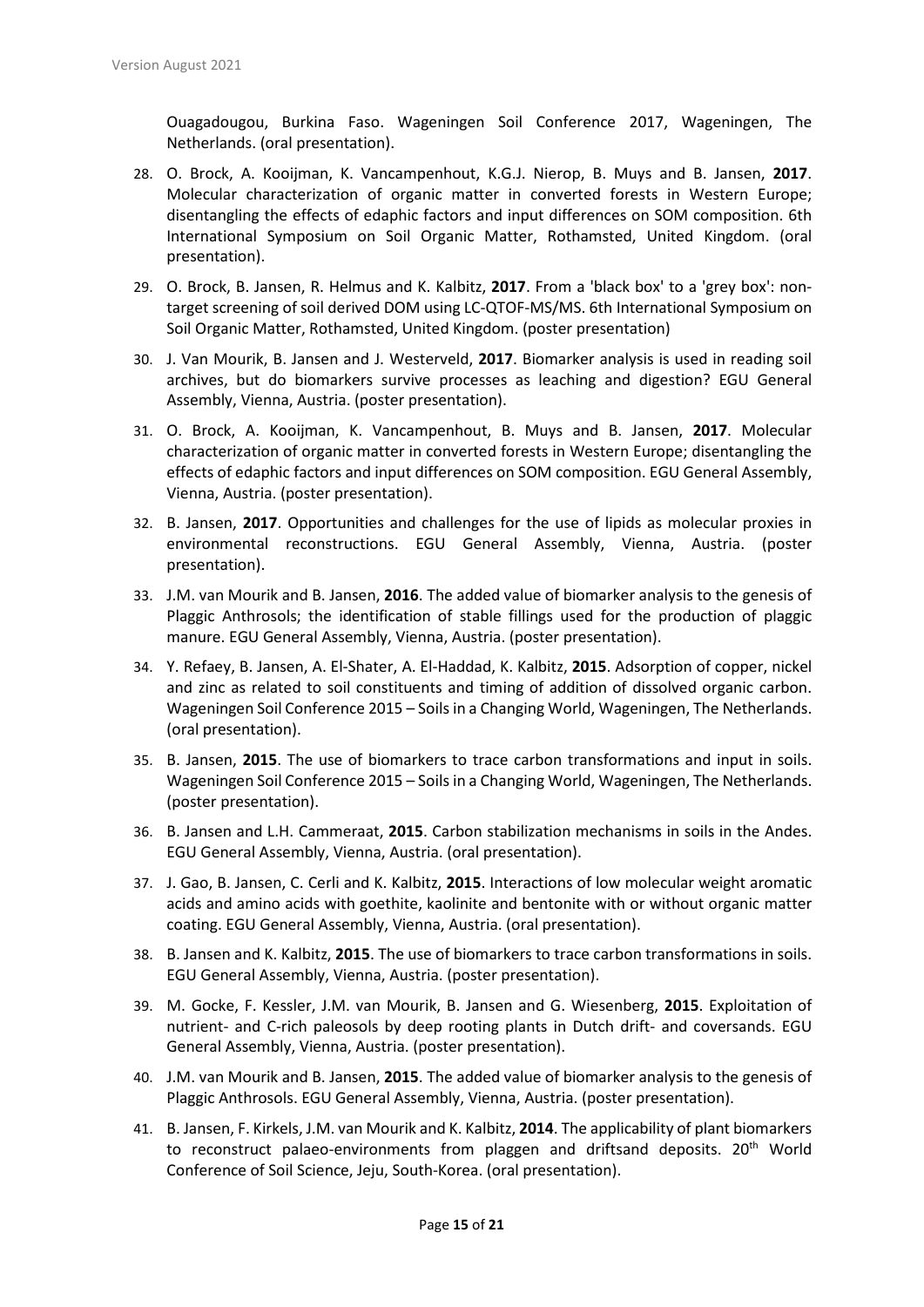- 42. B. Jansen and K. Kalbitz, **2014**. The use of biomarkers to trace carbon transformations and input in soils. 20<sup>th</sup> World Conference of Soil Science, Jeju, South-Korea. (poster presentation). **Winner Best Poster Presentation**.
- 43. J. Acosta, A. Faz, K. Kalbitz, B. Jansen and S. Martinez-Martinez, 2014. Speciation of metals over different chemical fractions in street dust from different uses as basis for risk assessment. 20<sup>th</sup> World Conference of Soil Science, Jeju, South-Korea. (poster presentation).
- 44. B. Jansen, H. Hooghiemstra and K. Kalbitz, **2014**. The effect of climate and land-use change on vegetation dynamics and soil carbon stocks in the tephra soils of the Ecuadorian Andes. NAC - 12<sup>th</sup> Dutch Soil Science Conference, Veldhoven, The Netherlands. (oral presentation).
- 45. B. Jansen, J. Altmann and K. Kalbitz, **2014**. The use of biomarkers to trace carbon input and transformations in soils. NAC - 12<sup>th</sup> Dutch Soil Science Conference, Veldhoven, The Netherlands. (poster presentation).
- 46. R. van Oostrom, J.A.J. Dungait, S. Engels, B. Jansen, J.M. van Aken, B. van Geel, and P.M. Visser, **2014**. Sedimentary pigments, manure biomarkers and palynology indicate abrupt and preindustrial eutrophication of lake Uddelermeer, The Netherlands. NAC - 12<sup>th</sup> Dutch Soil Science Conference, Veldhoven, The Netherlands. (oral presentation).
- 47. V. van den Bos, S. Engels, B. Jansen, C. Cerli, D. Sachse and K. Kalbitz, **2014**. An assessment of the potential of the hydrogen-isotopic composition of lipid biomarkers as a palaeohydrological proxy using independent proxy data. NAC - 12<sup>th</sup> Dutch Soil Science Conference, Veldhoven, The Netherlands. (oral presentation).
- 48. F. Kirkels, B. Jansen and K. Kalbitz, **2013**. Consistency of plant-specific *n*-alkane patterns in plaggen ecosystems. EGU General Assembly, Vienna, Austria. (oral presentation).
- 49. F. Kirkels, B. Jansen and K. Kalbitz, **2013**. Biomarker patterns in present-day vegetation: consistency and variation - A study on plaggen soils. EGU General Assembly, Vienna, Austria. (oral presentation).
- 50. J. Altmann, B. Jansen, K. Kalbitz and T. Filley, **2013**. Molecular characteristics of continuously released DOM during one year of root and leaf litter decomposition. EGU General Assembly, Vienna, Austria. (poster presentation).
- 51. J.M. Van Mourik and B. Jansen, **2012**. The added value of biomarker analysis in paleopedology. 14<sup>th</sup> International Working Meeting on Soil Micromorphology, Lleida, Spain. (oral presentation).
- 52. B. Jansen, **2012**. A new multi-proxy approach to reconstruct vegetation dynamics from terrestrial archives in the Ecuadorian Andes. 4<sup>th</sup> International Congress Eurosoil 2012, Bari, Italy. (oral presentation).
- 53. J.G. Altmann, B. Jansen, K.G.J. Nierop and K. Kalbitz, **2012**. Mobility and stability of root and needle specific biomarkers in a long-term incubation study with continuous leaching.  $4<sup>th</sup>$ International Congress Eurosoil 2012, Bari, Italy. (oral presentation).
- 54. B. Jansen, J.M. van Mourik, A. de Vreng and K. Kalbitz, **2012**. Carbon cycling in polycyclic driftsand deposits. EGU General Assembly, Vienna, Austria. (oral presentation).
- 55. B. Jansen and K. Kalbitz. A new biomarker approach to reconstruct past vegetation patterns, 2012. EGU General Assembly, Vienna, Austria. (oral presentation).
- 56. J.M. van Mourik and B. Jansen, **2012**. The added value of biomarker analysis in palaeo ecology. EGU General Assembly, Vienna, Austria. (poster presentation).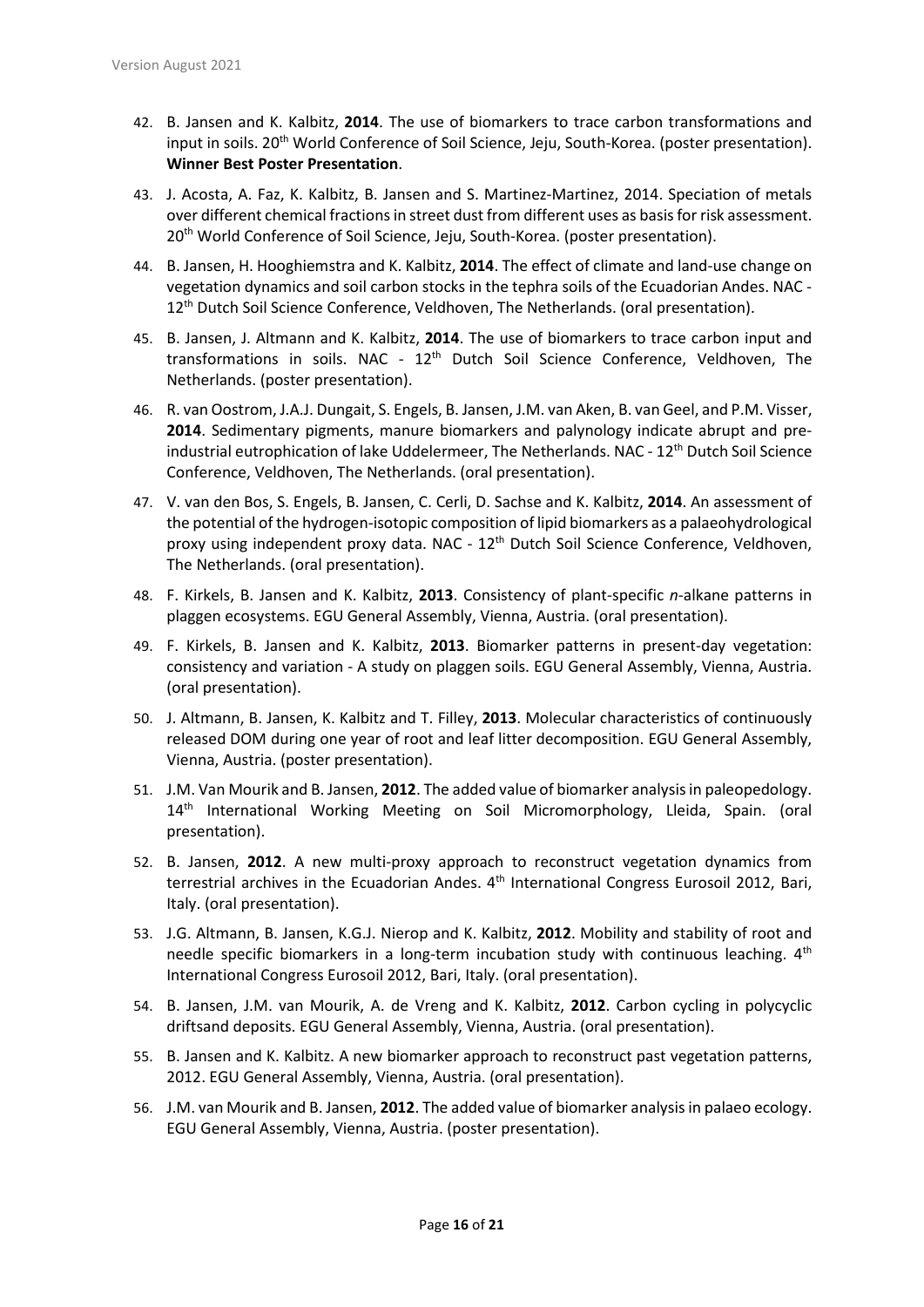- 57. B. Jansen, F.H. Tonneijck, K.G.J. Nierop and K. Kalbitz, **2011**. Carbon stabilization mechanisms in Ecuadorian Andosols. Wageningen Conference on Applied Soil Science, Wageningen, The Netherlands. (oral presentation).
- 58. B. Jansen, F.H. Tonneijck, K.G.J. Nierop and K. Kalbitz, **2011**. Carbon stabilization mechanisms in Ecuadorian Andosols. International Conference on Soil Organic Matter 2011, Leuven, Belgium. (oral presentation).
- 59. M.C. Moscol Olivera, J. Bakker, H. Hooghiemstra, B. Jansen, A.M. Cleef and E.E. van Loon, **2011**. A Kyoto Protocol-driven reconstruction of the upper forest line in the deforested Ecuadorina Andes: pollen, vegetation, molecular biomarkers, 2011. INQUA, Bern, Switzerland. (oral presentation).
- 60. B. Jansen, J. van Mourik, A. de Vreng, **2011**. Carbon cycling in polycyclic driftsand sequences. EGU General Assembly, Vienna, Austria. (oral presentation).
- 61. J. Altmann, M. Palviainen, B. Jansen and K. Kalbitz, **2011**. Stability of root and needle-derived biomarkers during litter decomposition. EGU General Assembly, Vienna, Austria. (oral presentation).
- 62. K. Kalbitz, B. Jansen and E.E. van Loon, **2011**. Using preserved extractable lipids in a multiproxy reconstruction of past vegetation patterns. EGU General Assembly, Vienna, Austria. (poster presentation).
- 63. J. Altmann, M. Palviainen, B, Jansen and K. Kalbitz, **2011**. Molecular differences of root an needle decomposition. EGU General Assembly, Vienna, Austria. (poster presentation).
- 64. J.A. Acosta, A. Faz, K. Kalbitz, B. Jansen and S. Martinez-Martinez, **2011**. Heavy metals concentration in street dust from different land uses in Murcia (SE Spain). EGU General Assembly, Vienna, Austria. (poster presentation).
- 65. J.A. Acosta, A. Faz, K. Kalbitz, B. Jansen and S. Martinez-Martinez, **2011**. Distribution of metals in particle size fractions from street dust of Murcia (Spain). EGU General Assembly, Vienna, Austria. (poster presentation).
- 66. J. Altmann, M. Palviainen, E.E. van Loon, B. Jansen, and K. Kalbitz, **2010**. Root derived biomarker are slower degraded than leaf derived compounds. Organic matter stabilization and ecosystem functions conference, Presqu'île de Giens, France (oral presentation).
- 67. B. Jansen, F.H. Tonneijck, H. Hooghiemstra, E.E. van Loon and J.M. Verstraten, **2010**. How an advanced combination of soil science, biogeochemistry, and paleo-ecology helps Ecuadorian cloud forest management. 19th World Congress of Soil Science, Brisbane, Australia (oral presentation).
- 68. B. Jansen, E.E. van Loon and K. Kalbitz, **2010**. A new biomarker approach to reconstruct past vegetation patterns. Goldschmidt Conference, Knoxville, TN, United States of America (oral presentation).
- 69. B. Jansen, F.H. Tonneijck, K.G.J. Nierop and J.M. Verstraten, **2010**. Carbon stabilization mechanisms in Ecuadorian Andosols. EGU General Assembly, Vienna, Austria. (oral presentation).
- 70. J.A. Acosta, A. Faz, K. Kalbitz, B. Jansen, and M.M. Silvia, **2010**. Identification of vulnerable sites in salts affected agricultural soils from South-Eastern Spain. EGU General Assembly, Vienna, Austria. (poster presentation)
- 71. J.A. Acosta, A. Faz, K. Kalbitz, B. Jansen, and M.M. Silvia, **2010**. Identification of the origin of salts in an agricultural area of SE Spain. EGU General Assembly, Vienna, Austria. (poster presentation).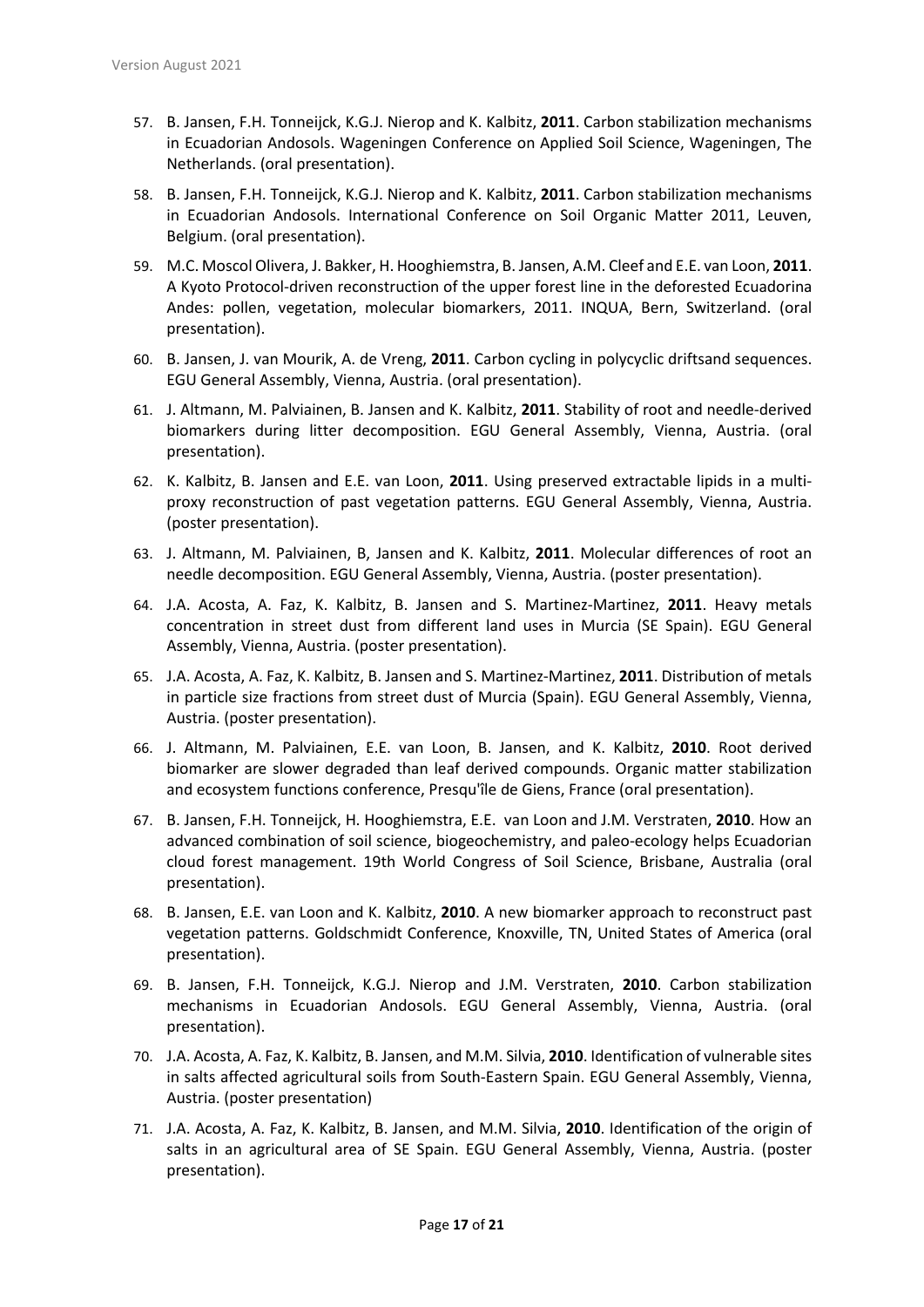- 72. J.M. van Mourik, B. Jansen and A. de Vreng, **2010**. The added value of biomarker analysis in paleopedology. EGU General Assembly, Vienna, Austria. (poster presentation).
- 73. J. Altmann, B. Jansen, M. Palviainen and K. Kalbitz, **2010**. Molecular markers indicate different dynamics of leaves and roots during litter decomposition. EGU General Assembly, Vienna, Austria. (poster presentation).
- 74. E.E. van Loon and B. Jansen, **2010**. Using the VERHIB model to reconstruct palaeo-vegetation from preserved biomarker patterns. EGU General Assembly, Vienna, Austria. (poster presentation).
- 75. B. Jansen and K.G.J. Nierop, **2009**. Preservación de clases específicas de materia orgánica en los suelos volcánicos de los Andes Ecuatorianos. Metodología preliminar. Paramundi 2do Congreso Mundial de Páramos, Loja, Ecuador. (oral presentation).
- 76. B. Jansen, **2009**. Biomarcadores: Una propuesta metodológica para reconstruir el pasado y monitorear los posibles cambios futuros. Paramundi 2do Congreso Mundial de Páramos, Loja, Ecuador. (oral presentation).
- 77. F.H. Tonneijck, B. Jansen, K.G.J. Nierop, J.M. Verstraten and J. Sevink, **2009**. Los suelos de cenizas volcanicas como registro fósil: desentrañando la distribución de la materia orgánica. Paramundi 2do Congreso Mundial de Páramos, Loja, Ecuador. (oral presentation)
- 78. F.H. Tonneijck, B. Jansen, T. Jongmans, M. Velthuis, J. Sevink, J.M. Verstraten and W. Bouten, **2009**. Los suelos de cenizas volcanicas como depósito de carbono. Paramundi 2do Congreso Mundial de Páramos, Loja, Ecuador. (oral presentation)
- 79. B. Jansen, E.E. van Loon and H. Hooghiemstra, **2009**. The biomarker method: can a novel combination of organic chemical analysis and inverse modeling help reconstruct the past upper forest line in the Ecuadorian Andes? BIOGEOMON conference, Helsinki, Finland. (poster presentation).
- 80. B. Jansen, K.G.J. Nierop and E.E. van Loon, **2009**. Can lipid biomarkers help us reconstruct the upper forest line in Ecuador? EGU General Assembly, Vienna, Austria. (oral presentation).
- 81. F.H. Tonneijck and B. Jansen, **2009**. Can soils in the Ecuadorian Andes be used as paleoecological records in spite of bioturbation? EGU General Assembly, Vienna, Austria. (oral presentation).
- 82. K.G.J. Nierop, J. Kaal, B. Jansen, and D.F.W. Naafs, **2009**. Organic matter protection as affected by the mineral soil matrix: allophanic vs. non-allophanic volcanic ash soils. EGU General Assembly, Vienna, Austria. (poster presentation).
- 83. B. Jansen and K.G.J. Nierop, **2009**. Methyl ketones in high altitude Ecuadorian Andosols confirm excellent conservation of plant-specific n-alkane patterns. EGU General Assembly, Vienna, Austria. (poster presentation).
- 84. B. Jansen F.H. Tonneijck, E.E. van Loon, J.M. Verstraten and H. Hooghiemstra, **2009**. The biomarker method: a novel combination of organic chemical analysis and inverse modeling to reconstruct the past upper forest line in the Ecuadorian Andes. WOTRO Research Day 2009, Utrecht, The Netherlands (poster presentation).
- 85. F.H. Tonneijck, B. Jansen, K.G.J. Nierop, J.M. Verstraten and J. Sevink, **2009**. Andean Volcanic Ash Soils as Carbon Sinks. WOTRO Research Day 2009, Utrecht, The Netherlands (poster presentation).
- 86. B. Jansen F.H. Tonneijck, E.E. van Loon, J.M. Verstraten and H. Hooghiemstra, **2009**. The biomarker method: a novel combination of organic chemical analysis and inverse modeling to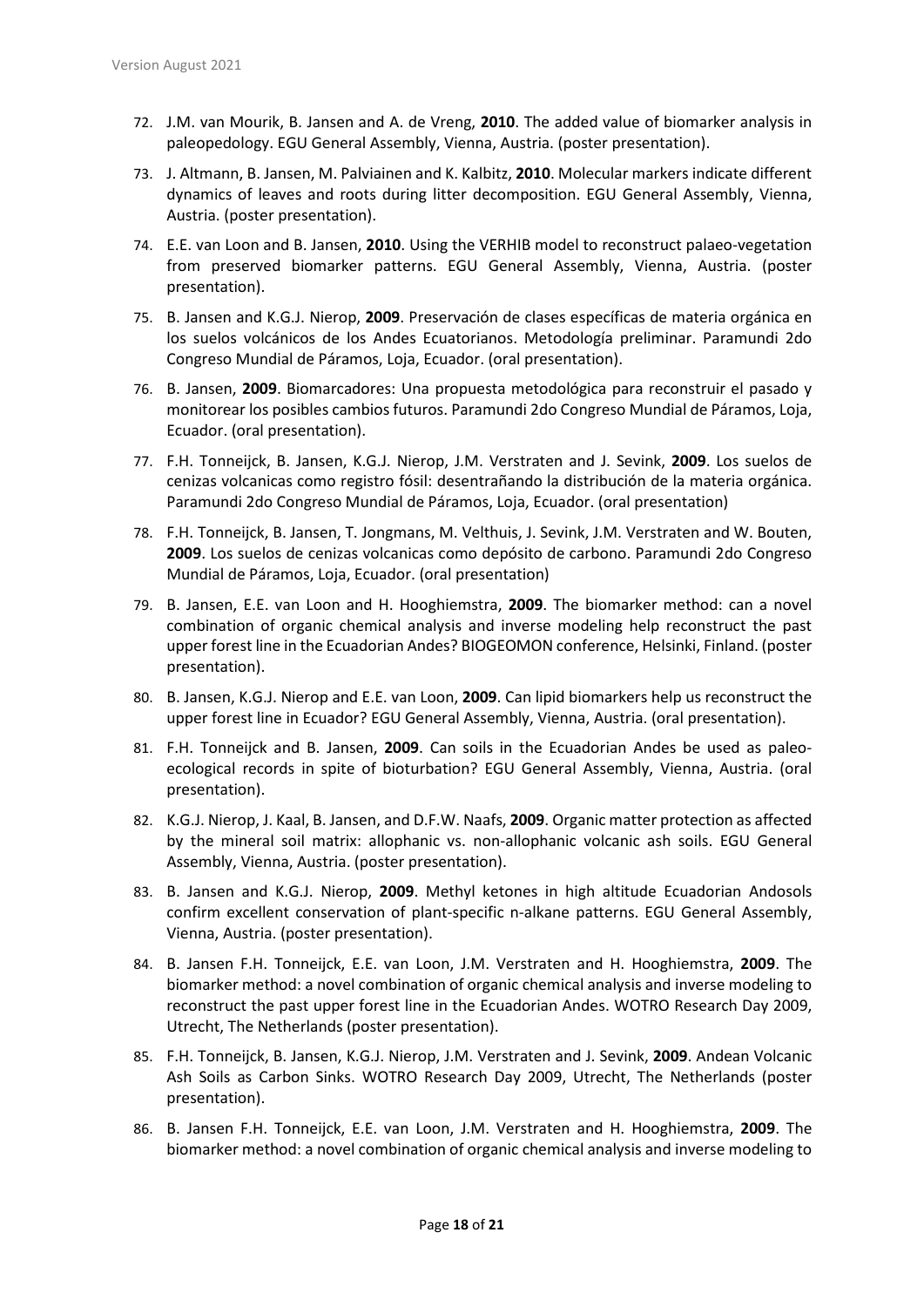reconstruct the past upper forest line in the Ecuadorian Andes. International Scientific Congress on Climate Change, Copenhagen, Denmark (poster presentation).

- 87. F.H. Tonneijck, B. Jansen, K.G.J. Nierop, J.M. Verstraten and J. Sevink, **2009**. Andean Volcanic Ash Soils as Carbon Sinks. International Scientific Congress on Climate Change, Copenhagen, Denmark (poster presentation).
- 88. E. Krull, T. Kuhn, B. Jansen, N.S. Haussmann and F.H. Tonneijck, **2008**. Low molecular weight and even over odd n-alkanes in soils, sediments and rocks: where, why and how? Australian Organic Geochemistry Conference 2008, Adelaide, Australia. (oral presentation).
- 89. E.E. van Loon and B. Jansen, **2008**. An inverse modelling framework to reconstruct the Andean vegetation. EGU General Assembly, Vienna, Austria. (poster presentation).
- 90. B. Jansen and E.E. van Loon, **2007**. The biomarker method: can a novel combination of organic chemical analysis and inverse modeling help reconstruct the past upper forest line in the Ecuadorian Andes? International Symposium on Organic Matter Dynamics in Agro-Ecosystems, Poitiers, France. (oral presentation).
- 91. B. Jansen and E.E. van Loon, **2007**. Can biomarkers in soil help map historic upper forest line fluctuations in Ecuador? Soil & Water Conference, Zeist, The Netherlands. (oral presentation).
- 92. B. Jansen, M. Moscol, F.H. Tonneijck and J.M. Verstraten, **2006**. Preserved organic matter as vegetation record, lipids in Ecuadorian Andisols help find the historical upper forest line. World Conference of Soil Science (WCSS), Philadelphia, USA. (poster presentation).
- 93. F.H. Tonneijck, B. Jansen, K.G.J. Nierop, M. Moscol and J.M. Verstraten, **2006**. Opportunities of Andisols for paleoecological studies. World Conference of Soil Science (WCSS), Philadelphia, USA. (oral presentation).
- 94. B. Jansen, **2006**. Can lipid biomarkers help us find the lost upper forest line in the Ecuadorian Andes? NAC - 8th Dutch Soil Science Conference, Veldhoven, The Netherlands. (oral presentation).
- 95. B. Jansen, **2006**. A novel combination of methods of analysis used to reconstruct the lost Upper Forest Line in Ecuador. Royal Dutch Academy of Arts and Sciences Global Change Symposium, Amsterdam, The Netherlands. (oral presentation).
- 96. B. Jansen, **2006**. El uso de biomarcadores e isótopos estables de carbono en reconstrucciones ambientales. RUFLE - Límite Superior del Bosque 2006 workshop, Quito, Ecuador. (oral presentation).
- 97. B. Jansen, **2006**. Stable carbon isotopes, lipid biomarkers and the lost upper forest line in the Ecuadorian Andes. RUFLE - Límite Superior del Bosque 2006 workshop, Quito, Ecuador. (oral presentation).
- 98. B. Jansen, M. Moscol, F.H. Tonneijck and J.M. Verstraten, **2005**. Preserved organic matter as vegetation record, lipids in Ecuadorian Andisols help find the historical upper forest line. 2nd International Conference on Mechanisms of Soil Organic Matter Stabilization, Asilomar, USA. (poster presentation).
- 99. B. Jansen and J.M. Verstraten, **2005.** Organic complexation of Al and Fe in acidic soil solutions investigated with DGT, dialysis and speciation modeling. DGT Workshop 2005, Lancaster, United Kingdom. (oral presentation).
- 100. B. Jansen, K.G.J. Nierop and J.M. Verstraten, **2003**. The influence of solid soil components and Dissolved Organic Matter on the mobility of Al and Fe in acidic sandy soils. 9th Nordic International Humic Substances Society Symposium, Sundsvall, Sweden. (poster presentation).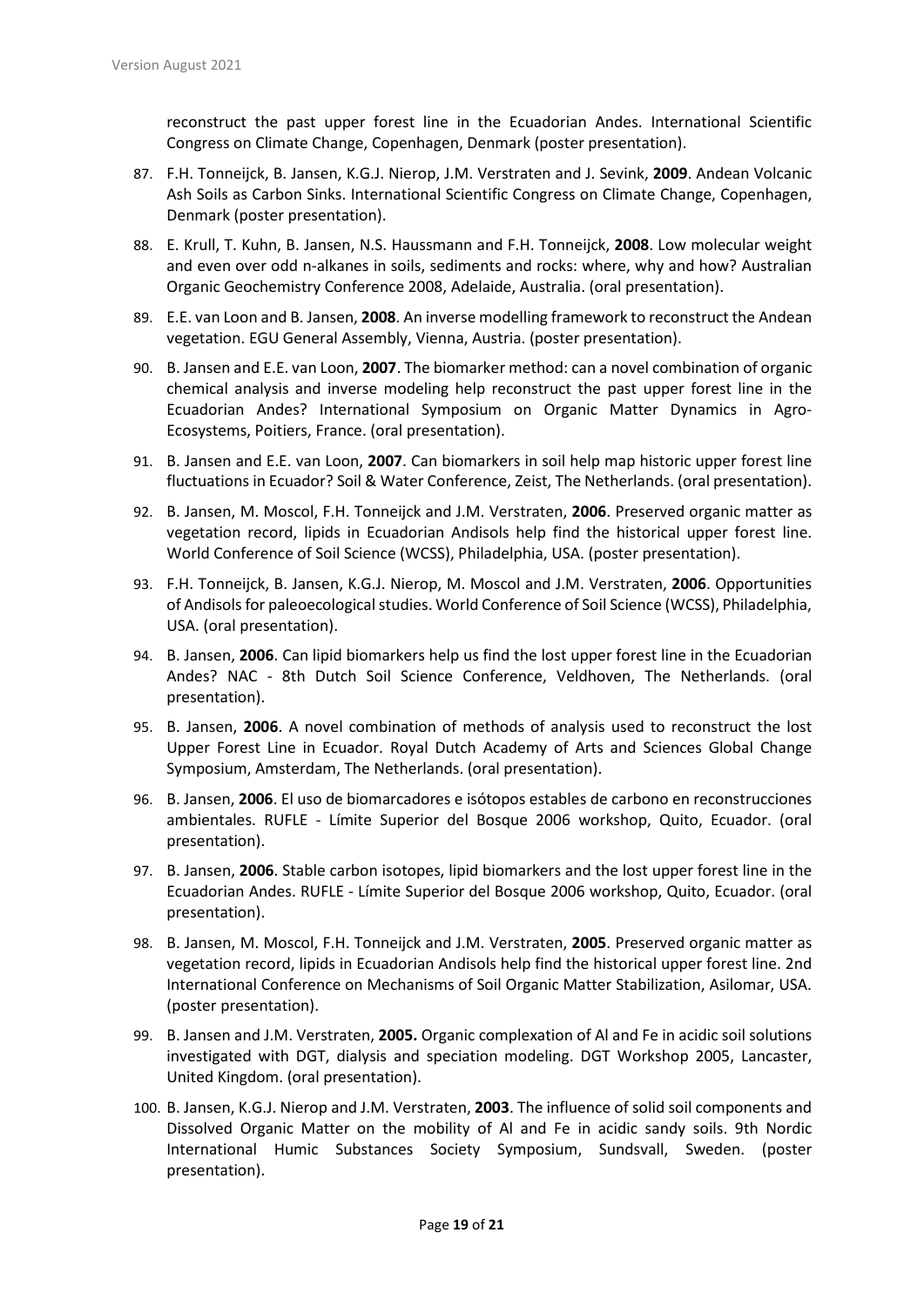- 101. B. Jansen, K.G.J. Nierop and J.M. Verstraten, **2002**. Mobility of Fe and Al in acidic forest soils mediated by (in)soluble complexation with dissolved organic matter and interactions with solid soil components. BIOGEOMON, 4th International Symposium on Ecosystem Behaviour, Reading, United Kingdom. (oral presentation).
- 102. K.G.J. Nierop, B. Jansen and J.M. Verstraten, **2001**. The influence of pH and metal species on the precipitation of dissolved organic matter (DOM)-metal complexes. International Humic Substances Society Seminar V, Boston, MA, United States of America. (oral presentation).
- 103. B. Jansen, K.G.J. Nierop and J.M. Verstraten, **2001**. Interactions of dissolved organic matter with Al, Cu, Fe(II) and Fe(III) in soil solutions. International Humic Substances Society Seminar V, Boston, MA, United States of America. (oral presentation).
- 104. B. Jansen, K.G.J. Nierop and J.M. Verstraten, **2001**. The influence of pH and metal/organic carbon ratios on the (in)soluble complexation of Al, Fe(II) and Fe(III) with dissolved organic matter in acidic forest soil solutions. International Workshop on Ecological Aspects of Dissolved Organic Matter in Terrestrial Ecosystems, Bayreuth, Germany. (oral presentation).

## **Reports:**

- 1. Final report of the RUFLE program: Informe final de investigación del programa Reconstrucción del Límite Superior del Bosque en Ecuador (RUFLE), formally presented to the Ecuadorian Vice-Minister of the Environment Blgo. Manuel Bravo at the Paramundi 2do Congreso Mundial de Páramos, Loja, Ecuador in 2009.
- 2. MSc Thesis I: Subcritical water extraction of pesticides from contaminated soils, Energy and Environmental Research Center, Grand Forks, ND, United States of America (1997).
- 3. MSc Thesis II: The influence of endocrine disrupting pesticides on drink water production in The Netherlands, Vrije Universiteit van Amsterdam, Amsterdam, The Netherlands (1998).

## **Popular publications and presentations:**

#### **Popular publications**

- 1. J. Van Mourik and B. Jansen, **2016**. Enkdekken ontleed met biomarkers. *Geografie*.
- 2. H. Hooghiemstra and B. Jansen, **2013**. Waar lag de boomgrens? Pollen en biomarkers beslechten een debat. *Geo.brief*, 4-6.
- 3. H. Leenaers (editor), **2010**. De Bosatlas van Nederland Waterland, Noordhoff Uitgevers bv, Groningen, The Netherlands.
- 4. H. Hooghiemstra, J. Bakker and B. Jansen, **2010**. CO2 vastleggen door bosaanplant in de hoge Andes - Middel erger dan de kwaal, *Geografie*, 19: 16-19.
- 5. B. Jansen, **2010**. Soil Science the next generation. Lustrumessay voor de Nederlandse Bodemkundige Vereniging.
- 6. H. Leenaers (editor), **2009**. De Bosatlas van Ondergronds Nederland, Noordhoff Uitgevers bv, Groningen, The Netherlands.
- 7. B. Jansen and L. Reijnders, **2009**. Biobrandstoffen: het ei van Columbus?, online publication: *http://www.kennislink.nl/publicaties/biobrandstoffen-het-ei-van-columbus*
- 8. B. van Geel and B. Jansen, **2008**. Klimaatgeschiedenis wijst op belangrijke rol van de zon, online publication: *http://www.kennislink.nl/publicaties/klimaatgeschiedenis-wijst-op-belangrijkerol-van-de-zon*